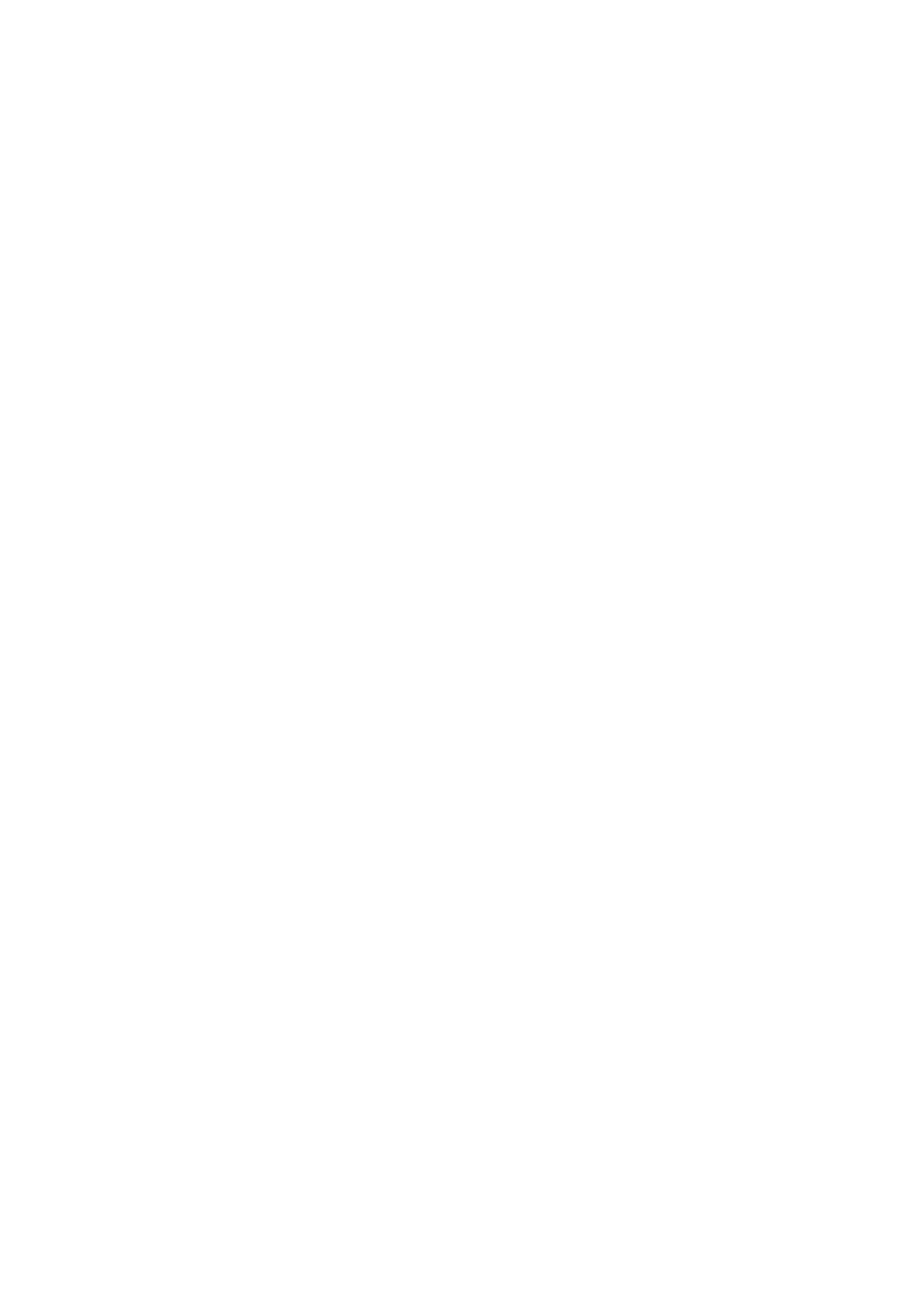

#### **The ASCOBANS-Secretariat**

Mr. Rüdiger Strempel Per email: ascobans@ascobans.org

The Hague, April the 7th

Dear Mr Strempel,

We would like to draw your attention to the report *The diagnosis of by-catch: Examining harbour porpoises (Phocoena phocoena) stranded on the Dutch coast from 1990 to 2000 (Manuel García Hartmann<sup>1,2</sup>, Chris* Smeenk<sup>1[1</sup>], Lara Fichtel<sup>2[2]</sup> and Marjan Addink<sup>1</sup>).

Dr. Smeenk (National Museum of Natural History - Naturalis) and the above-mentioned staff members conducted research on porpoises washed ashore on the Dutch coast over a period of ten years. The results were very alarming: about 50% of the examined animals were killed by entanglement in fishing gear.

Having obtained permission from Chris Smeenk, we strongly believe this research should be brought to the attention of all ASCOBANS members. We hope you will be able to distribute it among them so it can be discussed at the advisory committee of ASCOBANS (to be held from Monday 12 April to Thursday 14 April).

Dr. Smeenk will present the report to the Dutch government.

If you have any comments or questions, please contact Yvette Brook at the Dutch IFAW office (ybrook@ifaw.org).

Yours sincerely,

 $\overline{a}$ 

Marcel Bertsch Director IFAW the Netherlands

<sup>1</sup> National Museum of Natural History (Naturalis), P.O. Box 9517, 2300 RA Leiden, The Netherlands

<sup>2[2]</sup> Zoo Duisburg AG, Mülheimer Straße 273, 47058 Duisburg, Germany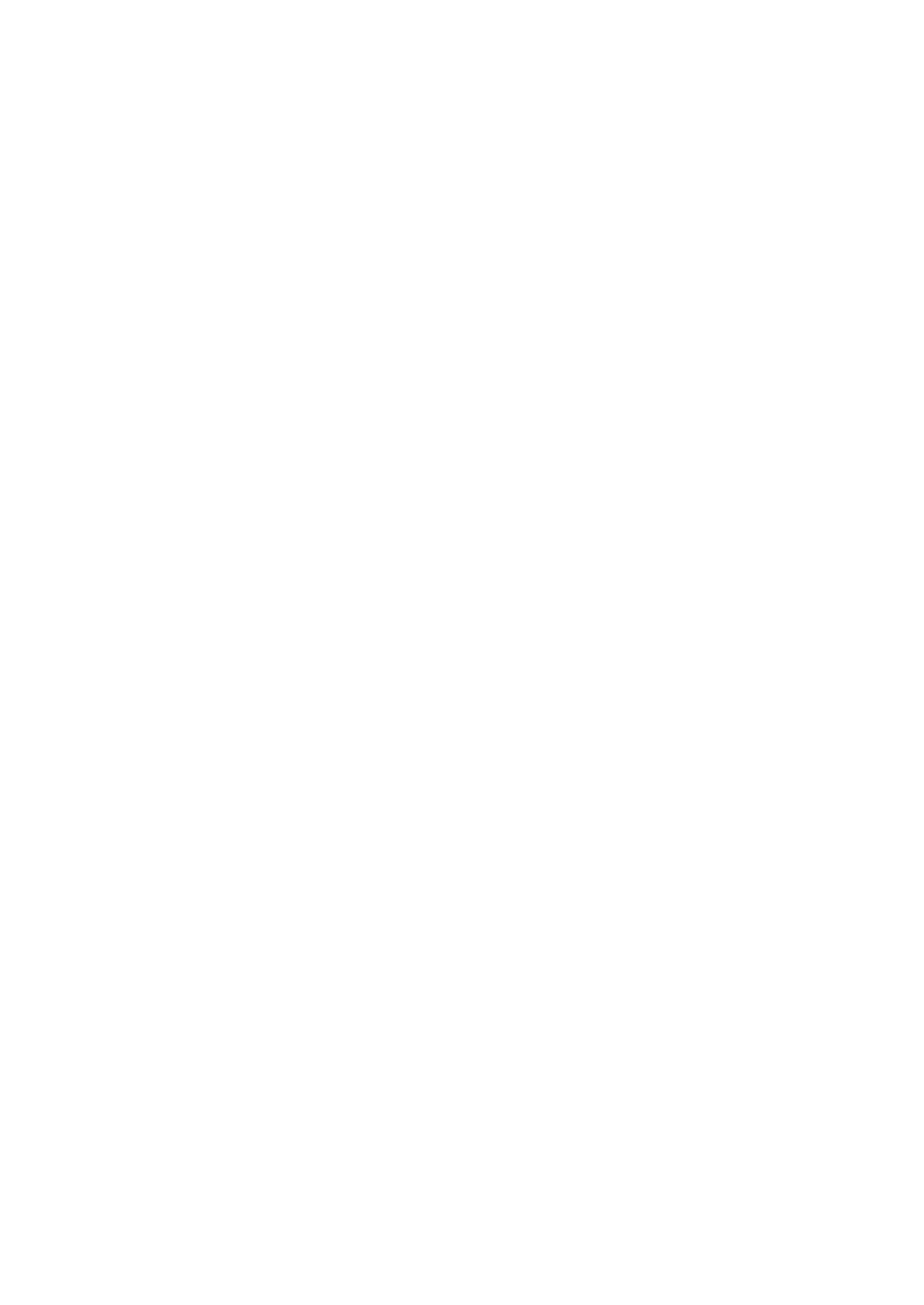## **The diagnosis of by-catch: Examining harbour porpoises** *Phocoena phocoena* **stranded on the Dutch coast from 1990 to 2000**

**by** 

### Manuel García Hartmann<sup>1,2</sup>, Chris Smeenk<sup>1</sup>, Lara Fichtel<sup>2</sup> & Marjan Addink<sup>1</sup>

<sup>1</sup> National Museum of Natural History (Naturalis), P.O. Box 9517, 2300 RA Leiden, The Netherlands<br><sup>2</sup> Zee Duisburg A.C. Mülbeimer Streße 273, 47058 Duisburg Cermany  $2$  Zoo Duisburg AG, Mülheimer Straße 273, 47058 Duisburg, Germany

*Submitted 20 July 2004*

#### *Not to be cited without the authors' permission*

#### **Contents**

| 1 <sub>1</sub> | Introduction                    |    |
|----------------|---------------------------------|----|
| 2.             | Material and methods            | 2  |
| 3.             | Results                         | 4  |
| 4.             | <b>Discussion</b>               | 6  |
| 5.             | Conclusions and recommendations | 9  |
|                | Acknowledgements                | 10 |
|                | References                      | 11 |
|                | <b>Tables</b>                   | 13 |
|                | <b>Figures</b>                  | 19 |
|                |                                 |    |

#### **1. Introduction**

It is widely recognized that accidental take of toothed whales in fishing gear - called "bycatch" - is a potential major threat to odontocetes (Perrin, 1991). For example, it has been claimed to be a substantial threat to the survival of the vaquita (*Phocoena sinus*) in the Gulf of California, Mexico (D'Argosa et al., 2000), the harbour porpoise (*Phocoena phocoena*) in the Baltic Sea (Benke et al., 1998), Hector's dolphin (*Cephalorhynchus hectori*) off New Zealand (Slooten et al., 2000), the baiji (*Lipotes vexillifer*) in the Yangtze River, China (Chen & Hua, 1989) and other odontocete species (Bearzi, 2002; Birkun, 2002). In the harbour porpoise of the North Sea, significant and possibly nonsustainable levels of by-catch have been found in Denmark (Vinther, 1999). The impact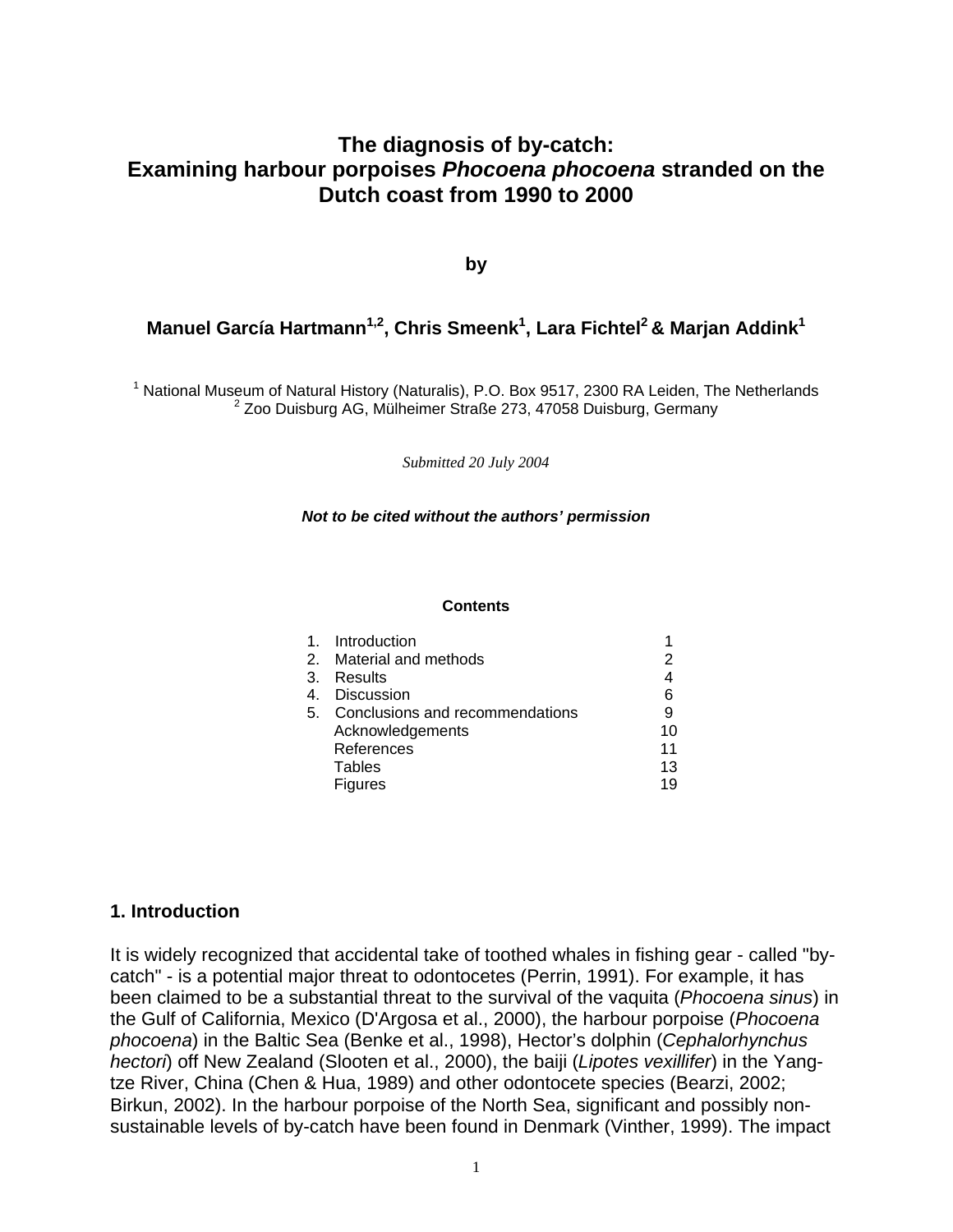of such by-catch on selected cetacean populations is often assessed through surveillance programmes which rely on observers on board fishing vessels or on voluntary reporting by fishermen. However, such programmes are not widely used in Europe, and usually are limited in scope, time and financial resources.

An alternative way to indirectly evaluate the potential impact of fishery on dolphin and whale populations is by assessing the amount of by-caught dolphin and whale carcasses which drift ashore. It has been reported that fishermen often "dump" cetacean carcasses which were accidentally by-caught overboard (Kuiken, 1996); depending on currents and winds, a percentage of these may drift ashore and "become stranded". Therefore, any stranded porpoise may theoretically be an originally by-caught individual.

In the recent past, pathological examination of stranded dolphins and porpoises has revealed significant dolphin mortalities caused by fishing operations (Kuiken et al., 1994; Van Canneyt et al., 2002). It may safely be assumed that pathological findings in bycatches will differ between different odontocete species and locations, depending on, e.g., the marine environment where the capture takes place, the fishing gear used, anatomical features of the species, their behaviour, and other factors (García Hartmann et al., 1996).

Judging from our experience and published records, by-catch pathology may be subtle and difficult to recognize, since netmarks and other external lesions may not be present (García Hartmann et al., 1996; Van Nie, 1989). Lists of potentially useful pathoanatomical criteria have been published (Kuiken, 1996; García Hartmann et al., 1996), as well as the use of special histological stains and specific histological findings (Knieriem & García Hartmann, 2001) to aid in the diagnosis of "death by accidental capture in fishing gear".

In the present study, these criteria and methods have been applied to harbour porpoises found stranded on the Dutch coast in the period 1990-2000, in order to evaluate the amount of by-caught animals among these strandings.

### **2. Material and methods**

#### **Material**

All harbour porpoises ( $n = 130$ ) examined in this study were washed up onto the Dutch coast or were by-caught in Dutch waters during the years 1990 to end of 2000. The stranded porpoises ( $n = 122$ ) were retrieved by the Dutch stranding network which is coordinated by the National Museum of Natural History (Naturalis) in Leiden, including 13 animals brought in by the Seal Research and Rehabilitation Centre (SRCC) at Pieterburen during the early ninties and examined by the first author. The known bycatches  $(n = 7)$  were handed in for examination by fishermen, either directly to the Museum or through the National Fisheries Institute (RIVO-DLO) in IJmuiden. One additional porpoise was hook-caught by a hobby fisherman and brought to the Museum.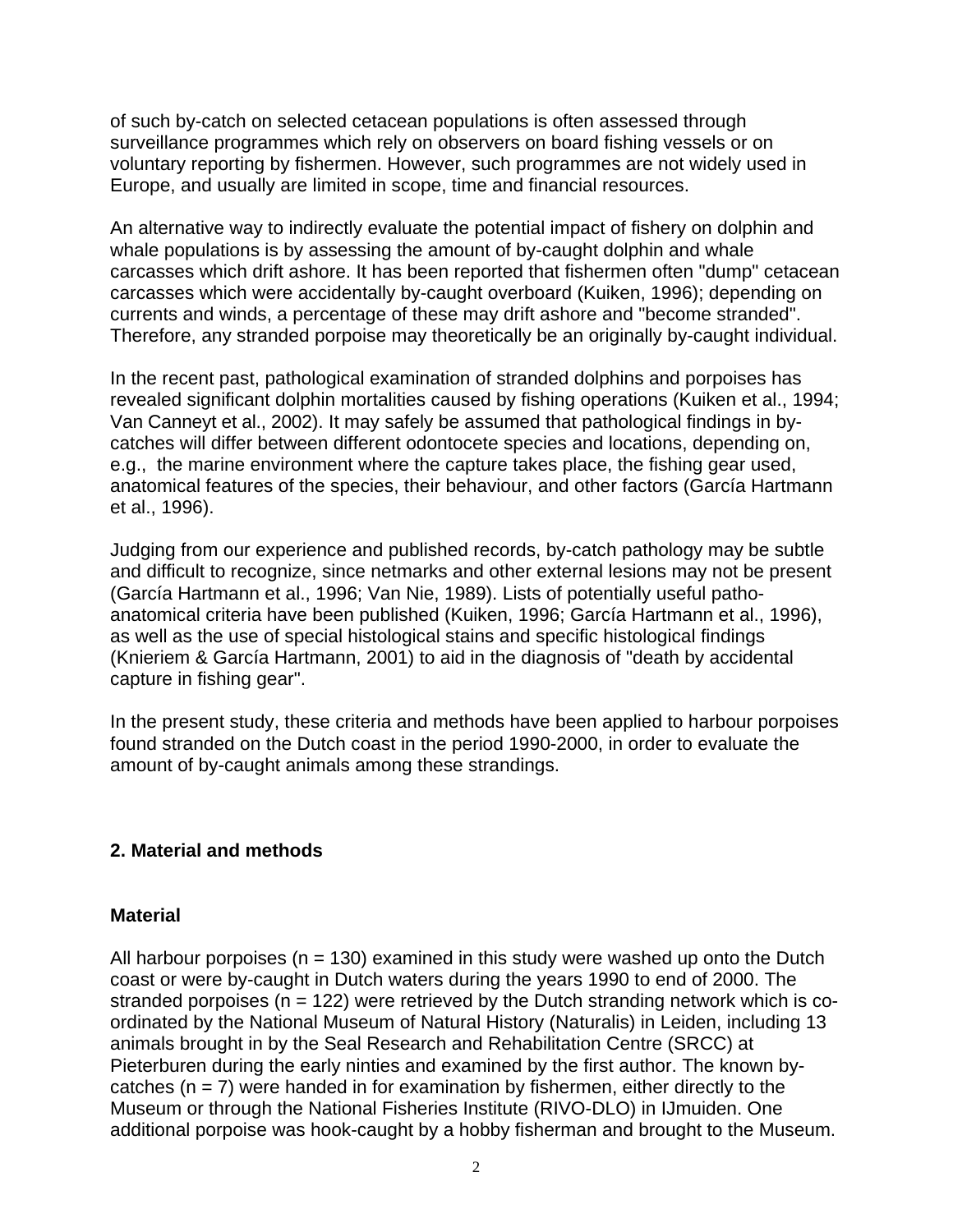#### **Methods**

All porpoises included in this study underwent a complete necropsy following an expanded version of the basic dissection protocol of small cetaceans, established by the European Cetacean Society in 1990 (Kuiken & García Hartmann, 1993). Only carcasses in a good to reasonable state of decomposition (condition code 2 and 3 according to the above-mentioned protocol) and therewith considered suitable for histopathological research were examined and subjected to further histopathological study. The known by-catches were studied following the same protocol and served as a comparison. The findings of the anatomo-pathology (AP) and histo-pathology (HP), respectively, of each harbour porpoise were compared with criteria established previously for the diagnosis of by-catch (García Hartmann et al., 1996; Kuiken, 1996; Knieriem & García Hartmann, 2001).

The HP microscopic slides of lung and kidney originated from tissue samples taken during the necropsy and forming part of the tissue bank of Naturalis, either stored in 10% buffered formalin or as paraffine blocks. They were sectioned at 5-7 µm thickness and stained with standard HE stain. The samples of the lungs were stained additionally with the Gomorri silver stain according to Knieriem & García Hartmann (2001), in order to reveal any damage to the reticulate structure of the lungs. Kidneys were re-examined with HE stain in the light of a pathognostic severe oedema in these organs found in known by-caught white-sided dolphins *Leucopleurus acutus* (see Knieriem & García Hartmann, 2001). Necropsies were carried out by García Hartmann and various assistants, histopathological studies by García Hartmann and Fichtel.

Judging from our own experience (García Hartmann et al., 1996; Dutch Workshop on by-caught white-sided dolphins 1994, unpublished) and the literature, certain anatomoand histo-pathological lesions of the lungs were regarded as highly likely signs of bycatch. These criteria (table 1a, b) were evaluated for presence or absence and, in the case of presence, were graded according to the severity of the lesion.

In order to ensure an impartial judgement, AP as well as HP were carried out as blind tests, i.e., without advance knowledge of the findings by the other method. A diagnosis of "no by-catch", "equivocal" or "by-catch" (table 2) was made for AP and HP, respectively. Animals which could not be classified were considered "not classifiable" in both AP and HP (table 2).

Combining the results of both approaches resulted in a final diagnosis as one of the three categories "no by-catch", "equivocal" or "by-catch" (tables 3, 4). Animals which were not classifiable by one of the two methods were classified according to the other one only. The category "absolute discrepancy" was used for animals in which AP and HP diagnoses were contradictory.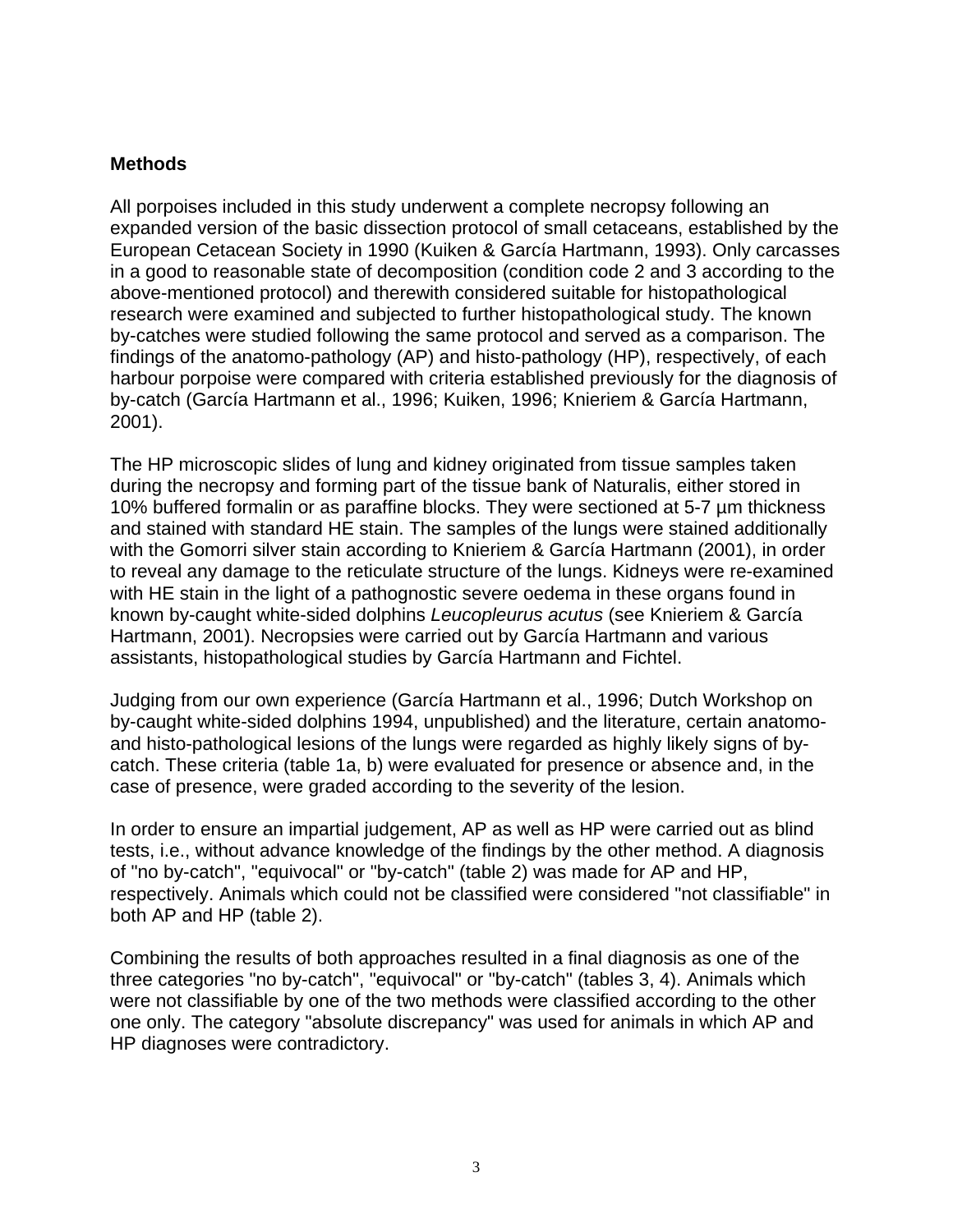### **3. Results**

#### **Categories and number of by-catches**

In table 3, the final diagnosies of the 130 porpoises studied are presented according to the methods used: anatomo-pathology (AP) and histo-pathology (HP), respectively, the latter carried out with both standard HE and Gomorri stains.

The number of porpoises for each of the three main categories ("non by-catch", "equivocal" and "by-catch") as well as the number of non-classifiable cases, is presented in fig. 1 (diagnosis by method), their respective percentages in fig. 2 (AP diagnosis) and fig. 3 (HP diagnosis).

The final diagnosis made after combination of both methods is shown in fig. 4 (combined diagnosis in %). For this, the key given in table 4 (key combination) was applied.

#### **Criteria for by-catch**

The prevalence and severity of lesions used as diagnostic criteria for by-catch are listed in table 5 (prevalence of AP lesions) and fig. 5 (prevalence and severity of HP lesions).

#### *Anatomy-pathology (table 5)*

Pathognostic lesions are symptoms which characteristically identify a disease. For the animals catagorized as by-catch, intramuscular (i.m.) haemorrhages, subpleural lung haemorrhages, ("haemorrhages of Paltauf"), "zippers" or lineal skin lesions, net-marks (several parallel cuts), fractures of skull, ribs or vertebrae, subcutaneous (s.c.) haemorrhages and other skin cuts were pathognaostic, in a decreasing order of frequency.

Despite being pathognostic, however, the prevalence of these lesions among by-caught porpoises was low and only two lesions were found more often in by-catches than in the sum of the other categories.

Among all by-catches ( $n = 76$ ), the most frequent lesions were lung oedema in 75% of the cases and subcutaneous haemorrhages in 74%. However, lung oedema is not pathognostic for a by-catch, but a rather non-specific symptom and may also occur, for instance, when a porpoise drowns by other causes (weakness or syncope), or may be caused by a large number of other diseases. This is clearly revealed by the high general prevalence of lung oedema in the porpoises of the categories "non by-catch" and "equivocal": 64% and 70%, respectively.

Subcutaneous haemorrhage, on the contrary, was very frequent in by-catches (74%), but less so in animals categorized "non by-catch" and "equivocal" (36% and 30%, respectively).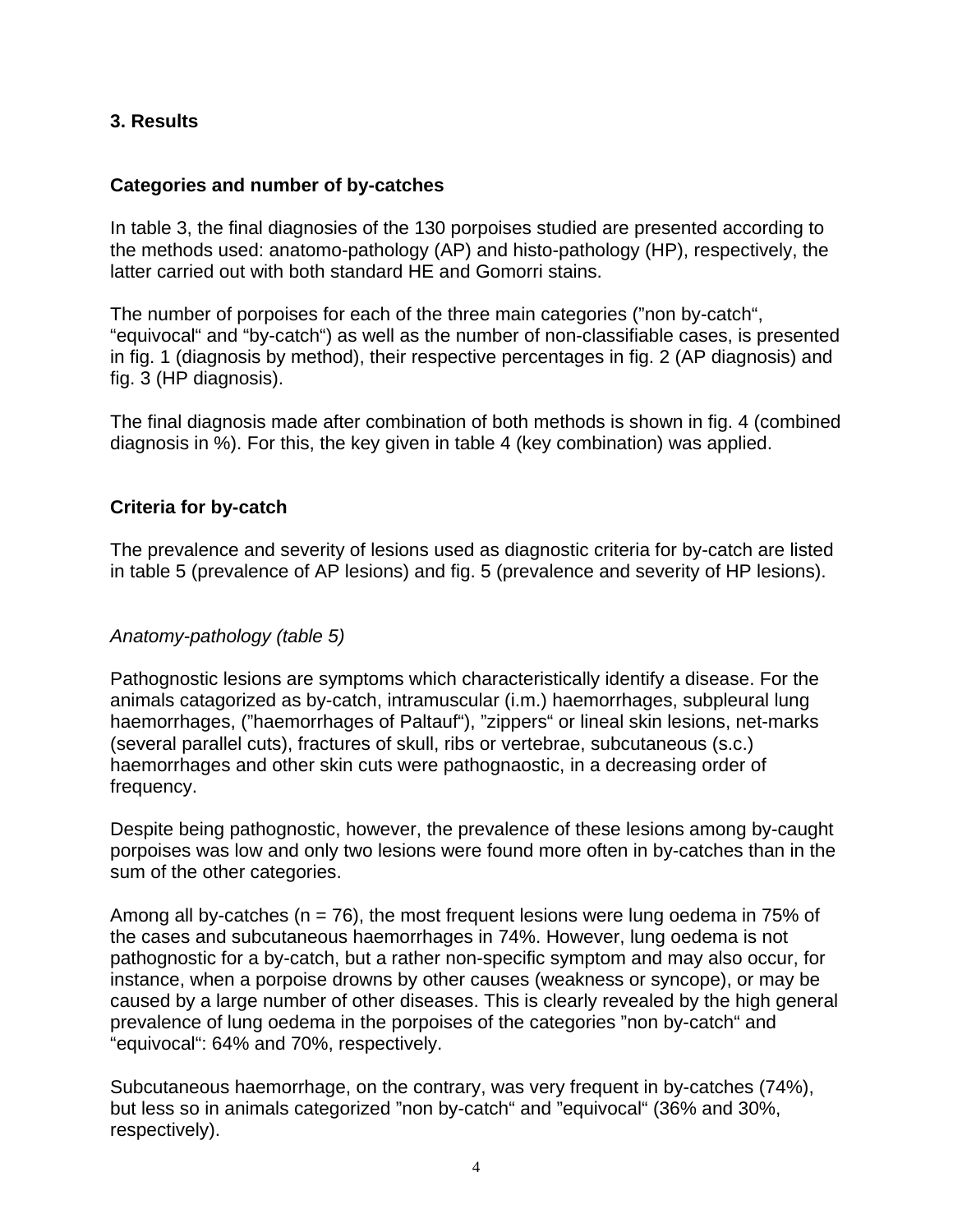Single cuts in the skin were also frequent in by-catches (49%), but a pattern of several evenly-spaced parallel cuts - characteristically called "net-marks" - was found in only 13% of the by-catches.

Subpleural pulmonary haemorrhages, considered pathognostic for drowning in human forensic pathology as "haemorrhages of Paltauf" (Janssen, 1977), were found in only 21% of the by-catches.

Additional anatomo-pathological findings - not mentioned in table 5 because of their low incidence - which we found associated with by-catch, were missing teeth, severe congestion of the rete mirabbile occipitale and - less important - of the rete mirabile thoracicum, bleeding onto the sklera and rupture of the eyeball, and regurgitation of parasites.

#### *Histo-pathology (fig. 5)*

In human drowning, typical histo-pathological findings are severe acute vesicular emphysema, often combined with interstitial emphysema, and severe acute oedema with interstitial and alveolar haemorrhages (Janssen, 1977). These features were less pronounced in the histological samples of known by-caught white-sided dolphins studied earlier, which thus resempled a-typical drowning in human forensic pathology (Knieriem & García Hartmann, 2001). In the by-caught harbour porpoises, we found histopathological features that were very similar to those found in these dolphins.

The most frequent findings were various types of oedema - with alveolar oedema being more frequent than intersitial oedema - and dilation of the myosphincter.

Using the Gomorri stain, the most frequent and most pathognostic features were associated with the reticular fibres of the lung, ranging from a strong directionality, coiling of septal ends and thinning of septae, to rupture of the fibres.

Other histopathological features were less pronounced. The histology of the kidneys did not reveal a significant correlation between the presence of oedema and by-catch.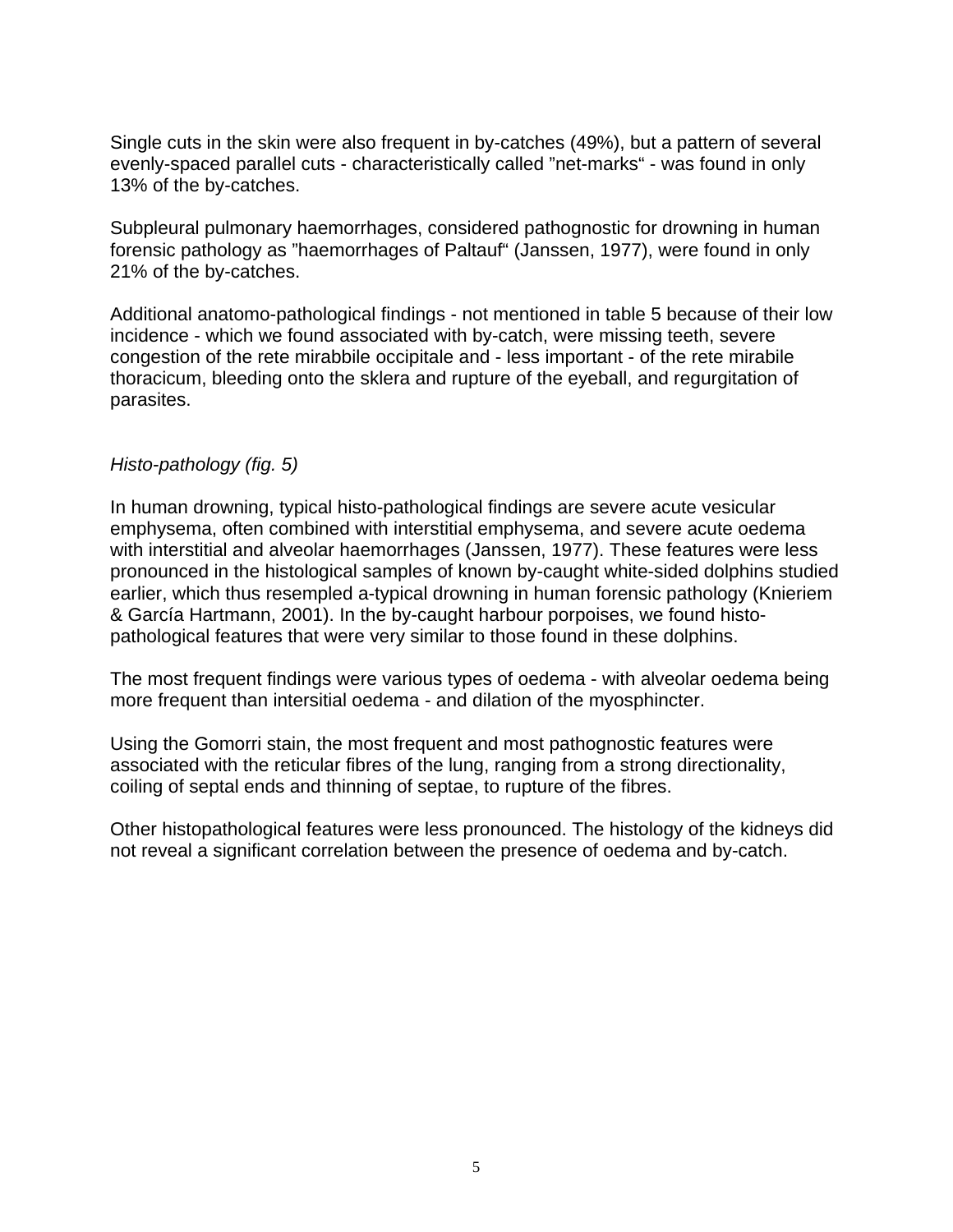#### **4. Discussion**

#### **Characteristics of by-catch in porpoises stranded on the Dutch coast**

During the period 1990-2000, at least 58.4% of the stranded porpoises examined has been diagnosed as by-catch; given the number of "equivocal" by-catches (7.6%), this percentage is almost certainly higher. This is much higher than has been assumed before. A pathological study of stranded porpoises on the Dutch coast from 1983 to 1986 already suspected the occurrence of by-catch, but considered it difficult to diagnose and therefore made no attempt to specify (Van Nie, 1989). An estimated bycatch rate of 10-20% for the period 1990-1994 (Addink & Smeenk, 1999) has clearly been too low.

The percentage of by-catch in the Dutch strandings found in this study is also higher than that reported for the other European countries where pathological studies of porpoises have been carried out. In England and Wales this was 34% during 1990-1996 (Jepson et al., 2000), on the French coast of The Channel 24% during 1970-1994 (A. Collet cited in Jauniaux et al., 2002), and on the coast of Belgium and northern France 10-20% during 1990-2000 (Jauniaux et al., 2002). Only on the German coasts, comparatively high levels of 50% of stranded porpoises were identified as by-catches during 1990-1993 (Benke et al., 1998) and 46% during 1991-1996 (Siebert et al., 2001).

Many authors have stressed the potential hazards of accidental catches to dolphins and porpoises in general and to harbour porpoises in particular (Clausen & Andersen, 1988; Baker & Martin, 1992; Kuiken et al., 1994; Kirkwood et al., 1997; Siebert, 2001). For some populations of the European harbour porpoise, the question has been raised whether current by-catch levels are sustainable (Vinther, 1999).

In the light of this, it is a reason for serious concern that the percentage of by-catches among stranded porpoises on the Dutch coast is the highest reported hitherto. There are several possible explanations for this: (1) fisheries off the Dutch coast may have more by-catches than other fisheries in Europe, (2) the chances of stranding of a by-caught carcass may be higher in the Netherlands than elsewhere, or (3) the method of combining standard anatomo-pathology and histopathology as applied in our study may reveal by-catches which otherwise might have been overlooked.

(1) The real levels of accidental captures in Dutch waters cannot be calculated from strandings alone. Therefore, from this study it cannot be concluded that fisheries in Dutch coastal waters have more by-catches than those in other areas. Although some theoretical attempts to classify lesions according to type of fishing gear were made (García Hartmann et al., 1996), we still lack the final definition of pathognostic features for each type of fishery that would allow us to accurately diagnose in what kind of fishing gear the animal has been caught. Further, we do not have an insight into the activities and by-catch rates of the various types of fisheries in Dutch coastal waters. In many places, examination of stranded animals has been the only evidence of the occurrence of (even large-scale) by-catches (Kuiken et al., 1996; Van Canneyt et al., 2002) and - with the lack of other data on Dutch coastal by-catch - this holds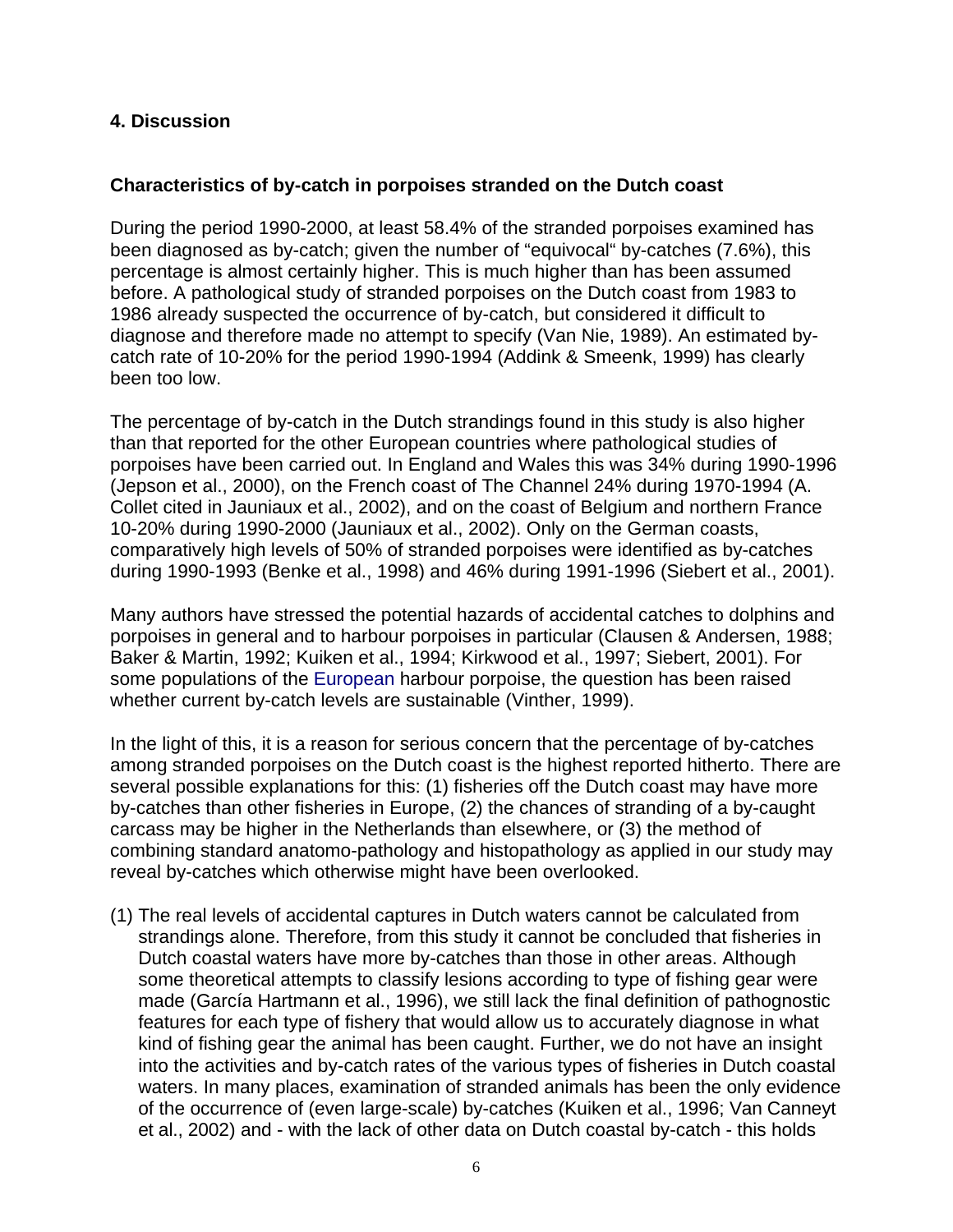true for the Netherlands as well. It can only be emphasized that the numbers of stranded by-catches in any area is only a fraction of the real numbers which died in fishing gear. This also applies to Dutch waters.

- (2) Many factors influence the chances that a by-caught carcass is washed ashore. This partly depends on wind and currents and obvioulsly decreases with the distance from the coast. A number of "landward" currents certainly exist off the Dutch coast, but their role in causes a carcass to be washed up is unclear and beyond the scope of this project. As yet, there is no evidence that on the Dutch coast the chances of a bycatch being washed up may be greater or smaller than elsewhere. Although impossible to be exact, it is assumed that fresh carcasses such as examined in our study have been caught close to the shore.
- (3) The additional histological investigation with the Gomorri stain clearly increases the accuracy of the diagnosis "by-catch" and helps discover by-catches that would have been judged "equivocal" by an anatomo-pathological examination alone. However, the application of the Gomorri stain is not the only reason for the high levels of bycatches found among the stranded porpoises. The number of by-catches diagnosed by anatomo-pathological examination alone on the Dutch coast (46.1%) is similar to the percentages found in German strandings by the same methods (46% and 50% in the two studies nentioned above), but much higher than the one found in strandings on the adjacent coasts of Belgium and northern France (14.5%). The reason for this regional difference is unknown.

Yet, the Gomorri stain helped significantly in our understanding of diagnosing bycatches. The initial conservative estimate of 10-20% by-catches among Dutch stranded porpoises (Addink & Smeenk, 1999) was due to the virtual absence of sharp trauma lesions which hitherto were considered pathognostic for by-catch (Kuiken, 1996). In general, the most frequent and most pathognostic anatomopathological lesions found in Dutch by-catches were those caused by blunt trauma (various haemorrhages, various broken bones, "zipper" lesions) and lung pathology (oedema and emphysema), rather than sharp trauma (single skin cuts, net-marks), despite the presumption that sharp trauma would seem more probable in by-caught animals. The lack of net-marks as have been well described for harbour porpoises taken in other European countries (Tregenza, 1999), in gillnet or other fisheries, was especially confounding. The Gomorri stain provided an histopathological confirmation of lung damage consistent with death by drowning as found in other odontocetes (Knieriem & García Hartmann, 2001). This was in agreement with our suspicion that the percentage of by-catch among the strandings could be considerable, a suspicion which was mainly based on our experience with known by-catches of dolphins in mid-water trawl fisheries (García Hartmann et al., 1996; Dutch Workshop on bycaught white-sided dolphins 1994, unpublished). As far as we know, however, that type of fishery most probably is not the one responsible for the by-catch of harbour porpoises washed up onto the Dutch coast.

Judging by the considerable level of by-catches found among stranded porpoises in Germany in a similar time period, Siebert et al. (2001) believe that by-catch may have a significant impact on the population dynamics of the harbour porpoise in the German part of the North Sea. If this is so, this must hold true for the Dutch population as well.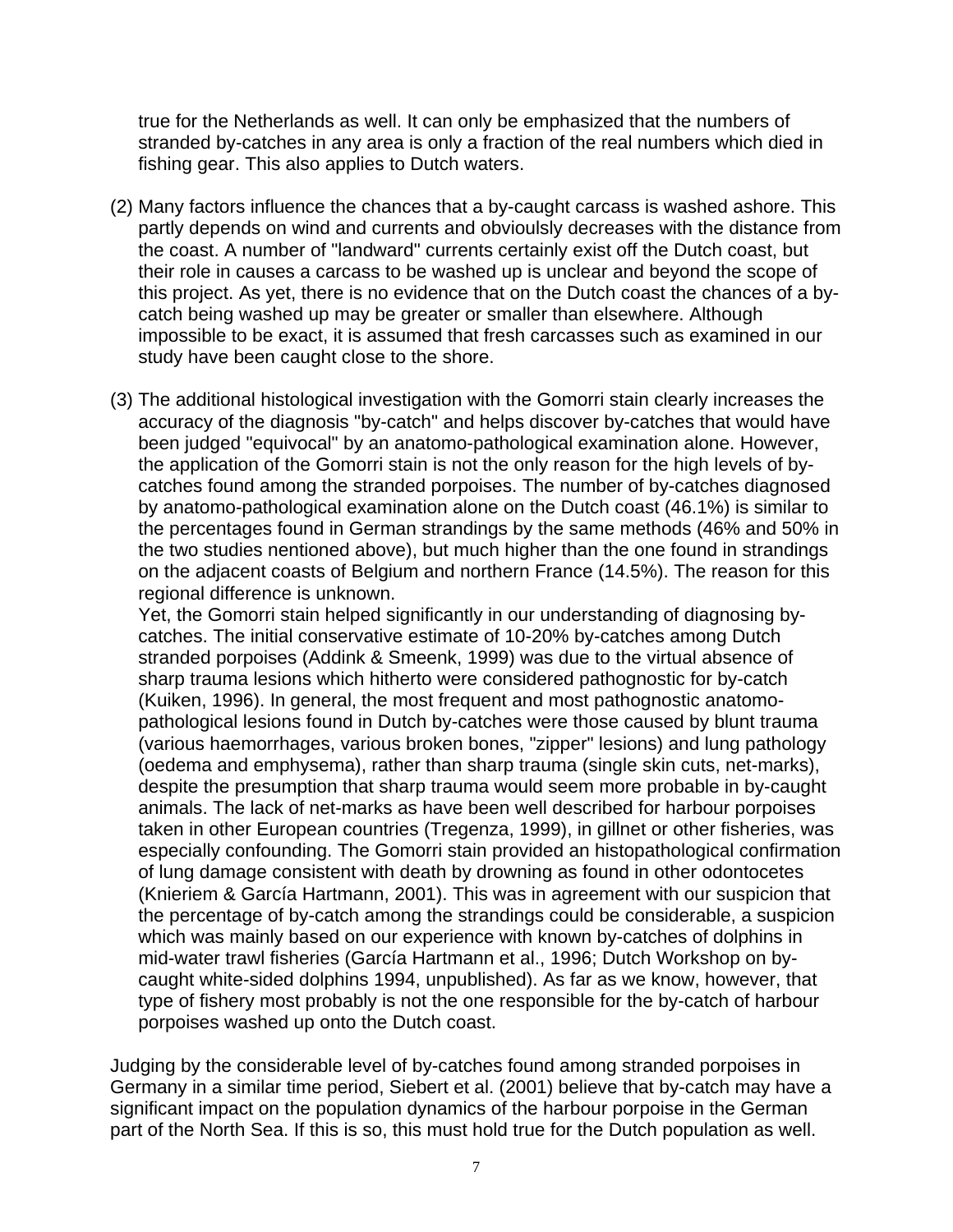The pressure of by-catch would add up to the pressure caused by other anthropogenic factors as, e.g., the high levels of pollutants carried by this population (Van Scheppingen et al., 1994; Boon et al., 2004).

### **Characteristics of anatomo-pathology and histo-pathology**

In our sample, subcutaneous haemorrhage is considered the most pathognostic anatomo-pathological symptom of stranded by-caught porpoises. This may be typical for the sandy beaches prevailing on the Dutch coast and may not hold true for strandings on rocky beaches or dikes, where external abrasions and significant subcutaneous bleeding occurs, especially on the ventral side of the body (M. García Hartmann, unpublished data).

The low incidence of several evenly-spaced parallel cuts (characteristically called "netmarks") found in only 13% of the 76 Dutch by-catches could indicate that the mesh size of the fishing gear involved generally was too large to cause such parallel cuts; that the nets were not strong enough to leave lasting impressions; or that the net material was too thick and not of a cutting nature. Different types of fishing gear are very likely to cause different lesions, as has been emphasized by García Hartmann et al. (1996) and Sabin et al. (2003), but a clear correlation between lesions and net type remains to be established and therefore no conclusion can be made. Monofilament fishing gear (gill nets) has been reported to cause cuts (Tregenza, 1999), but such lesions are uncommon in Dutch porpoises.

The histo-pathological features identified in the stranded by-caught porpoises correspond almost completely with those found in white-sided dolphins caught in midwater trawls (Knieriem & García Hartmann, 2001), including the lesions of the reticular fibres visible in the Gomorri stain, ranging from directionality and thinning to rupture. Only the dilated and open myosphincter was more pronounced in the porpoises of the present study than in the white-sided dolphins (Knieriem & García Hartmann, 2001). In bycaught dolphins of other species too, the myosphincter has often been found closed (Simpson & Gardner, 1972; Ridgway, 1972; Kooyman & Sinnett, 1979).

Other histo-pathological features were less pronounced. The histology of the kidneys did not reveal the typical oedema correlated significantly with by-catch in the white-sided dolphins studied before (Knieriem & García Hartmann, 2001).

### **Evaluation of the methods**

The combination of a qualified anatomo-pathological (AP) examination (provided it is performed by a veterinarian experienced in marine mammals and in by-catch pathology) with an histopathologica (HP) examination including the Gomorri stain to reveal any damage to the reticulate fibre structure of the lungs, have enhanced the reliability of the final diagnosis. Of 130 porpoises studied, 105 were of sufficient quality to provide records that were sufficiently complete to be interpreted by both anatomo-pathology and histopathology; 4 animals could not be interpreted ("not classifiable") and 21 either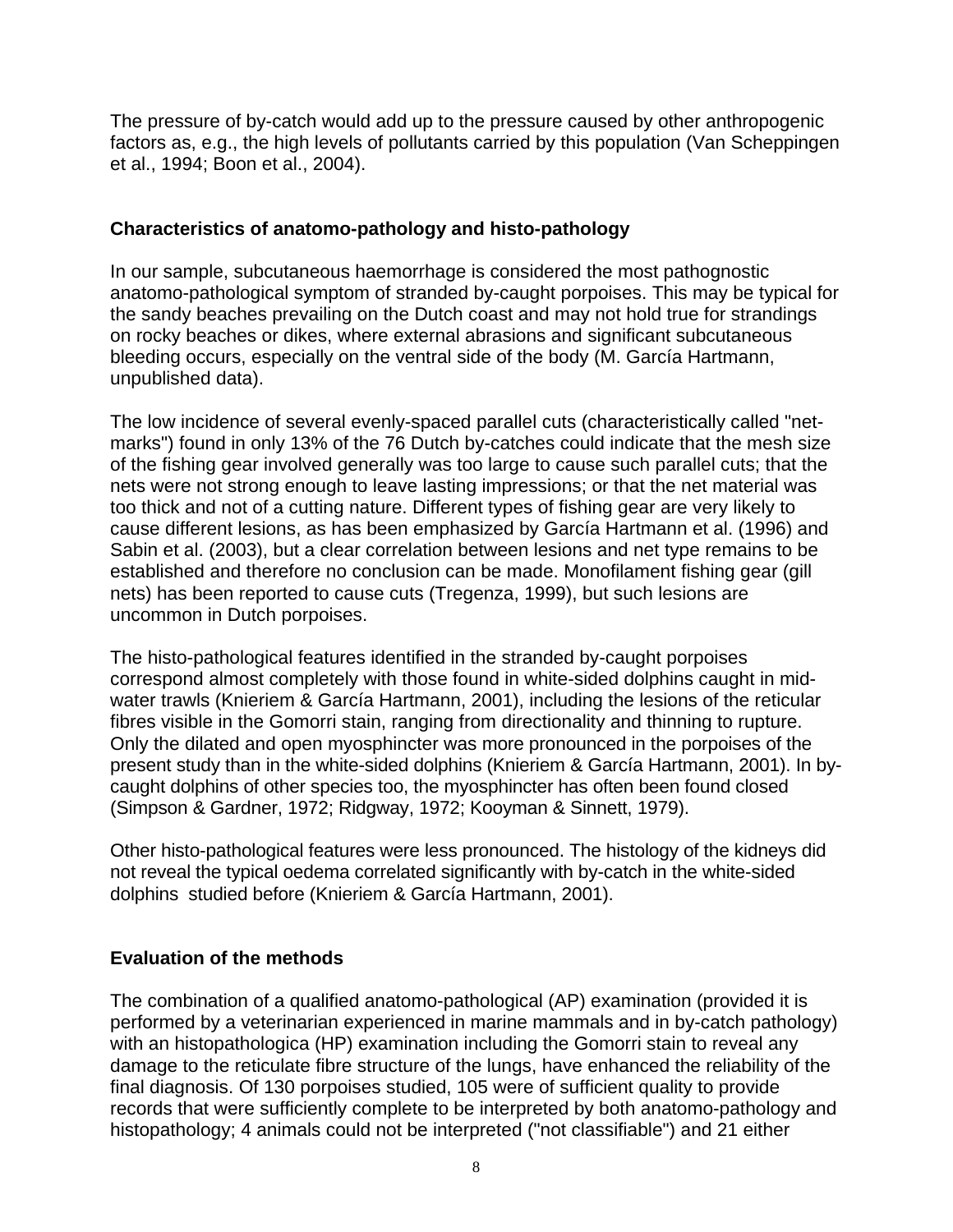lacked a full AP or HP evaluation, so had to be judged by one method only. Whereas the diagnosis by either method showed a discrepancy for some animals, the combination of both conclusions for the final diagnosis (table 4) left only four cases indeterminable (category "absolute discrepancy"); this means that only 3% of the porpoises could not be diagnosed. Further, the percentage of cases categorized "equivocal" by anatomopathology or histopathology alone decreased from 19.2% (AP) and 28.4% (HP), respectively, to 7.6% in the final diagnosis, with a corresponding increase of animals that were reliably diagnosed "by-catch" and "no by-catch".

The seven known by-catches served as a control group for the histo-pathology (performed without advance knowledge of the origin of the samples); only one of these was not recognized as by-catch histologically, indicating that HP (including Gomorri stain) alone may still lead to a conservative estimate of by-catch. This may be due to the fact that the different types of drowning: typical, atypical and dry drowning as found in humans (Janssen, 1977) may also occur in porpoises. However, these cannot be clearly identified yet. One live-stranded and one hook-caught porpoise (the latter constituting a very different type of "by-catch", since the animal had died of shock rather than of suffocation or drowning) were correctly identified as not being by-catches.

Judging from the results and experience gained during this study, we strongly advocate that the Gomorri silver be routinely applied in all fresh carcasses of stranded porpoises and dolphins, since it considerably increases the reliability of the final diagnosis of bycatch.

### **5. Conclusions and recommendations**

This study has demonstrated that the percentage of by-catch among the harbour porpoises stranded on the Dutch coast in the time period 1990 - 2000 is much higher than is generally assumed. The fact that more porpoises strand due to by-catch than by any other cause including diseases has not been reported before for any other European region. Although the high percentage of by-catches found in the Netherlands can in part be explained by the more accurate diagnostic methods applied here, it should be emphasized that the traditional anatomo-pathological diagnosis alone (46.1%) already accounted for the highest or second-highest published number of by-catches among porpoise strandings in the countries of the EU. Only in Germany the situation seems comparable, with a published 46% and 50% by-catch (Siebert et al., 2001; Benke et al., 1998). All other EU countries report much lower rates.

To answer the question whether the present by-catch levels are sustainable, a long-term monitoring programme of stranded porpoises, with a careful pathological study of fresh animals, is necessary. At the same time, a direct and thorough inventory of by-catches among fishing vessels should be set up, as the study of stranded animals alone does not reveal in which type of fisheries by-catches most frequently occur. Only this integrated approach may eventually lead to useful methods to reduce by-catch and to a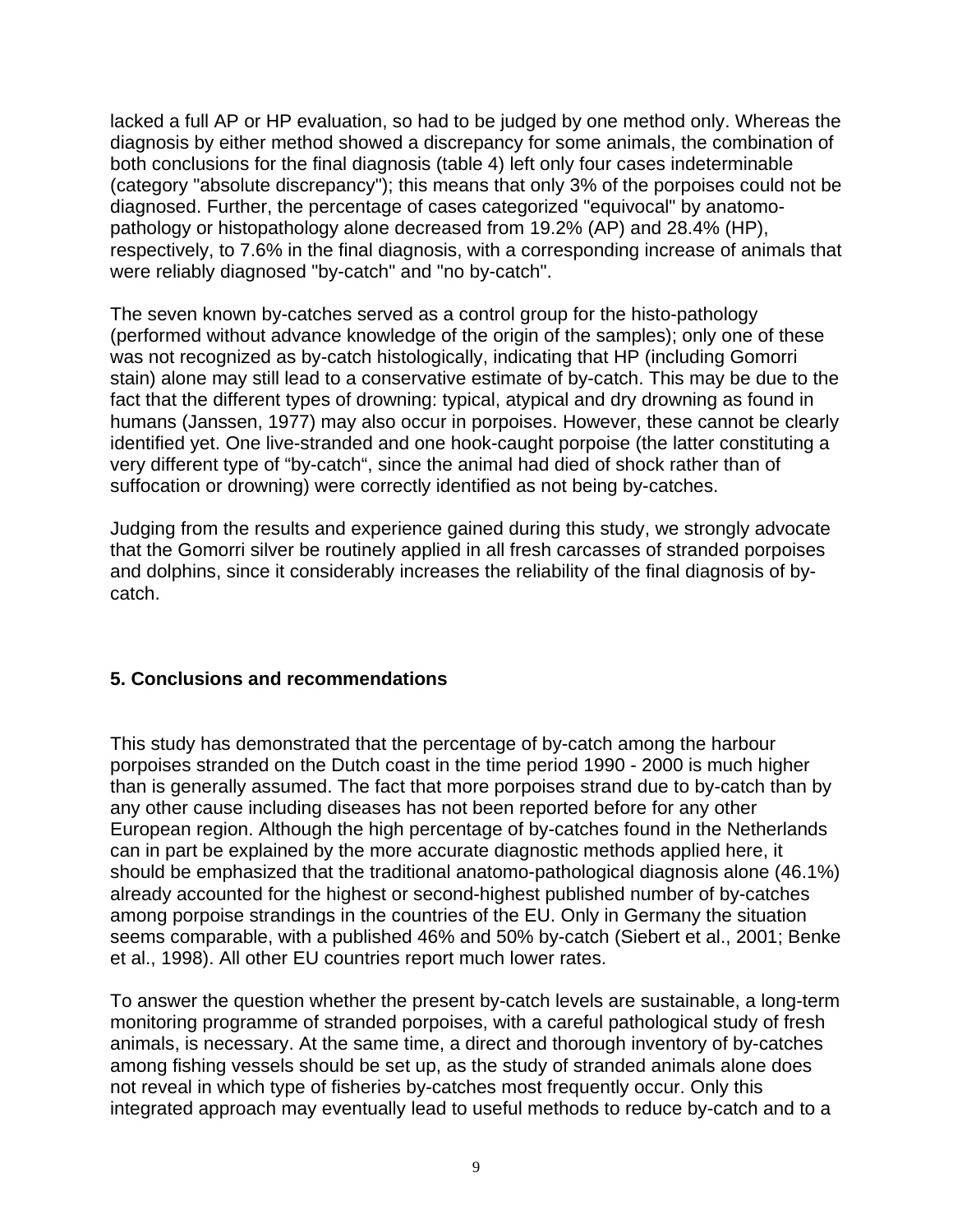proper management of the harbour porpoise, the only truly indigenous cetacean species in the Dutch marine environment.

During the last few years, nearly all North Sea countries have recognized the problem of porpoise mortality in fishing operations and have initiated or carried out studies to estimate the levels of by-catch. These studies are undertaken in close co-operation with fishing communities, which is absolutely vital if preventive measures are to be taken. The Netherlands have a strong obligation to join their neighbouring countries in addressing this problem, as quite obvioulsy harbour porpoises are not restricted to territorial waters or economic zones of any particular country, but form a key species of the whole North Sea ecosystem.

### **Acknowledgements**

The study was committed to the National Museum of Natural History (Naturalis), Leiden, The Netherlands, by the Netherlands Ministry of Agriculture, Nature and Food Quality, Department of Nature, on 23 November 2000, ref. N/2000/5039.

# **References**

- Addink, M.J. & C. Smeenk (1999): The harbour porpoise *Phocoena phocoena* in Dutch coastal waters: analysis of stranding records for the period 1920-1994. - Lutra 41: 55- 80.
- Baker, J.R. & A.R. Martin (1992): Causes of mortality and parasites and incidental lesions in dolphins and whales from British waters. - Veterinary Record 130: 569-572.
- Bearzi, G. (2002): Interactions between cetaceans and fisheries in the Mediterranean Sea. In: G. Notarbartolo di Sciara (ed.). Cetaceans of the Mediterranean and Black Seas: State of knowledge and conservation strategies. A report to the ACCOBAMS secretariat, Monaco, February 2002. Section 9, 20 pp.
- Benke, H., U. Siebert, R.R. Lick, B. Bandomir & R. Weiss (1998): The current status of harbour porpoises (*Phocoena phocoena*) in German waters - Archives of Fisheries and Marine Research 46: 97-123.
- Birkun, A., Jr. (2002): Interactions between cetaceans and fisheries in the Black Sea. In: G. Notarbartolo di Sciara (ed.). Cetaceans of the Mediterranean and Black Seas: State of knowledge and conservation strategies. A report to the ACCOBAMS secretariat, Monaco, February 2002. Section 10, 11 pp.
- Boon, J. et al. (2004): Persistent organic pollutants in harbour porpoises stranded on the Dutch coast between 2001 and 2003. In: G.J. Pierce (ed.). Final report of the BIOCET project to the EU, LIFE EU-Project.
- Chen Peixun & Hua Yuanyu (1989): Distribution, population size and protection of *Lipotes vexillifer*. In: W.F. Perrin, R.L. Brownell, Jr., Zhou Kaiya & Liu Kiankang (eds).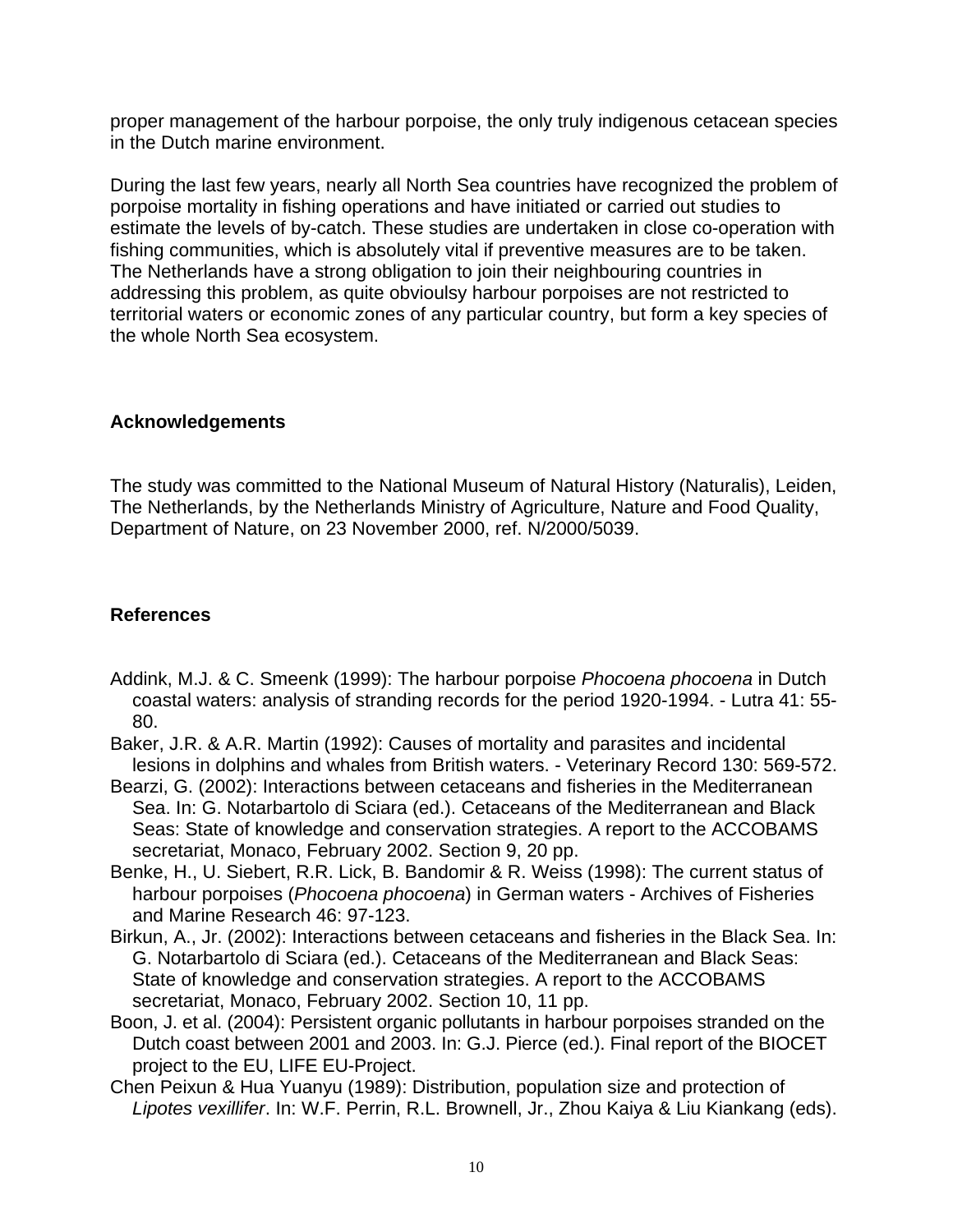Biology and conservation of the river dolphins. - Occasional Papers of the IUCN Species Survival Commission (SSC) 3: 81-85.

- Clausen, B. & S. Andersen (1988): Evaluation of bycatch and health status of the harbour porpoise (*Phocoena phocoena*) in Danish Waters. - Danish Review of Game Biology 13 (5): 1-19.
- D'Argosa, C., C.E. Lennert & O. Vidal (2000): Preventing the extinction of a small population: Vaquita fishery mortality and mitigation strategies. - Conservation Biology 14: 1110-1119.
- García Hartmann, M., A.S. Couperus & M.J. Addink (1996): The diagnosis of by-catch: Preliminary results of research in the Netherlands: 16-26, pls I-IV. In: T. Kuiken (ed.). Diagnosis of by-catch in cetaceans: Proceedings of the second ECS workshop on cetacean pathology, Montpellier, France, 2 March 1994. - European Cetacean Society Newsletter 26, Special Issue.
- Janssen, W. (1977): Forensische Histologie. Schmidt-Römhild, Lübeck.
- Jauniaux, T., D. Petitjean, C. Brenez, M. Borrens, L. Brosens, J. Haelters, T. Tavernier & F. Coignoul (2002): Post-mortem findings and causes of death of harbour porpoises (*Phocoena phocoena*) stranded from 1990 to 2000 along the coastlines of Belgium and northern France. - Journal of Comparative Pathology 126: 243-253.

Jepson, P., J. Baker, T. Kuiken, V. Simpson, S. Kennedy & P.M. Bennett (2000): Pulmonary pathology of harbour porpoises (*Phocoena phocoena*) stranded in England and Wales between 1990 and 1996. - Veterinary Record 146: 721-728.

- Kastelein, R.A., D. de Haan, C. Staal, S.H. Nieuwstraten & W.C. Verboom (1995): Entanglement of harbour porpoises (*Phocoena phocoena*) in fishing nets: 91-156. In: P.E. Nachtigall, J. Lien, W.W.L. Au & A. Read (eds.). Harbour porpoises, laboratory studies to reduce bycatch. De Spil Publishers, Woerden.
- Kirkwood, J.K., P.M. Bennett, P.D. Jepson, T. Kuiken, V.R. Simpson & J.R. Baker (1997): Entanglement in fishing gear and other causes of death in cetaceans stranded on the coasts of England and Wales. - Veterinary Record 141: 94-98.
- Knieriem, A. & M. García Hartmann (2001): Comparative histopathology of lungs from by-caught Atlantic white-sided dolphins (*Leucopleurus acutus*). - Aquatic Mammals 27: 73-81.
- Kooyman, G.L. & E.E. Sinnett (1979): Mechanical properties of the harbour porpoise lung (*Phocoena phocoena*). - Respiration Physiology 36: 287-300.
- Kuiken, T. & M. García Hartmann (1993): Proceedings on the first European Cetacean Society workshop on cetacean pathology: Dissection techniques and tissue sampling, Leiden, The Netherlands, 13-14 September 1991. - European Cetacean Society Newsletter 17, Special Issue: 1-39.
- Kuiken, T. (1996): Review of the criteria for the diagnosis of by-catch in cetaceans. In: T. Kuiken (ed.). Diagnosis of by-catch in cetaceans: Proceedings of the second ECS workshop on cetacean pathology, Montpellier, France, 2 March 1994. - European Cetacean Society Newsletter 26, Special Issue.
- Kuiken, T., V.R. Simpson, C.R. Allchin, P.M. Bennett, G.A. Codd, A. Harris, G.J. Howes, S. Kennedy, J.K. Kirkwood, R.J. Law, N.R. Merrett & S. Phillips (1994): Mass mortality of common dolphins (*Delphinus delphis*) in south west England due to incidental capture in fishing gear. - Veterinary Record 134: 81-89.
- Nie, C.J. van (1989): Postmortem findings in stranded harbour porpoises (*Phocoena phocoena*, L. 1758) in The Netherlands from 23rd March 1983 to 25th June 1986. - Aquatic Mammals 15: 80-83.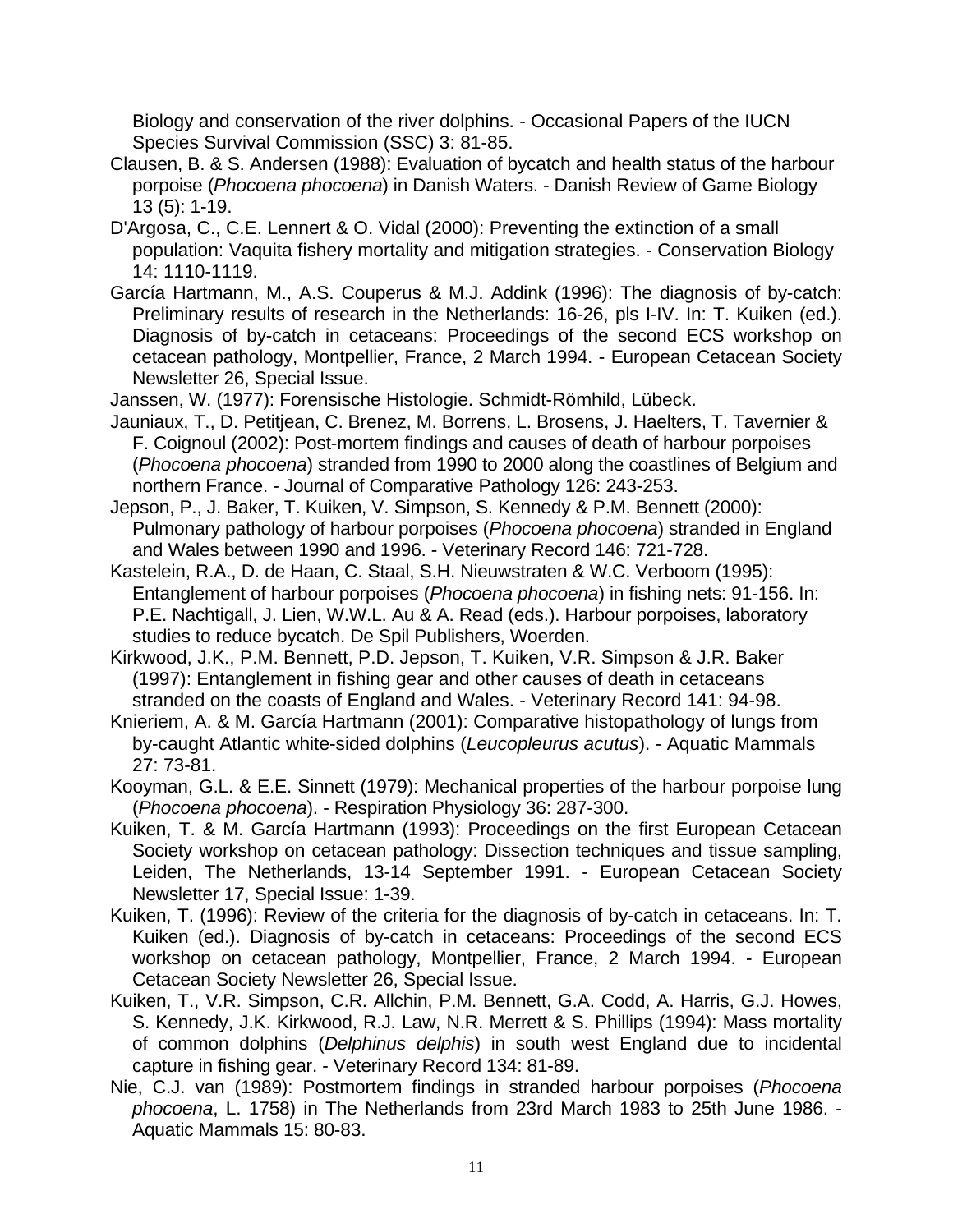- Perrin, W.F. (1991): Report of La Jolla workshop on mortality of cetaceans in passive fishing nets and traps. - International Whaling Commission, SC/43/Rep1.
- Ridgway, S.H. (1972): Homeostasis in the aquatic environment: 590-747. In: S.H. Ridgway (ed.). Mammals of the sea. Biology and medicine. Charles C. Thomas Publisher, Springfield, Illinois.
- Sabin, R.C., P.D. Jepson, R.J. Reid, P.D.J. Chimonides, R. Deaville, I.A.P. Patterson, C.J. Spurrier (2003): Trends in UK-stranded cetacean bycatch (1990-2002): 33-56. In: Trends in cetacean strandings around the UK coastline and marine mammals postmortem investigations for the year 2002. Consultancy Report.
- Siebert, U., A. Wünschmann, R. Weiss, H. Frank, H. Benke & K. Frese (2001): Postmortem findings in harbour porpoises (*Phocoena phocoena*) from the German North and Baltic Seas. - Journal of Comparative Pathology 124: 102-114.
- Simpson, J.G. & M.B. Gardner (1972): Comparative microscopic anatomy of selected marine mammals: 298-418. In S.H. Ridgway (ed.). Mammals of the sea. Biology and medicine. Charles C. Thomas Publisher, Springfield, Illinois.
- Slooten, E., D. Fletcher & B.L. Taylor (2000): Accounting for uncertainty in risk assessment: Case study of the Hector's dolphin mortality due to gillnet entanglement. - Conservation Biology 14: 1264-1270.
- Smeenk, C. (2003): Strandingen van Cetacea op de Nederlandse kust in 1993-1997. Lutra 46: 45-64.
- Tregenza, N.J.C. (1999): Fishing and cetacean bycatch: 269-280. In: M.J. Kaiser & S.J. de Groot (Eds). Effects of fishing on non-target species and habitats. Blackwell, Oxford.
- Van Canneyt, O., L. Davoust, W. Dabin & V. Ridoux (2002): Population characteristics of the common dolphin, *Delphinus delphis*, during multiple stranding events in the North-East Atlantic: Evidence for by-catch and potential demographic effects. Abstract, European Cetacean Society, 16th annual conference, April 7-11, 2002. University of Liege, Belgium, p. 45.
- Scheppingen, W.B. van, A.J.I.M. Verhoeven, P. Mulder, M.J. Addink & C. Smeenk (1996): Polychlorinated biphenyls, dibenzo-*p*-dioxins, and dibenzofurans in harbor porpoises (*Phocoena phocoena*) stranded on the Dutch coast between 1990 and 1993. - Archives of Environmental Contamination and Toxicology 30: 492-502.
- Vinther, M. (1999): Bycatches of harbour porpoises (*Phocoena phocoena* L.) in Danish set-net fisheries. - Journal of Cetacean Research and Management 1: 123-135.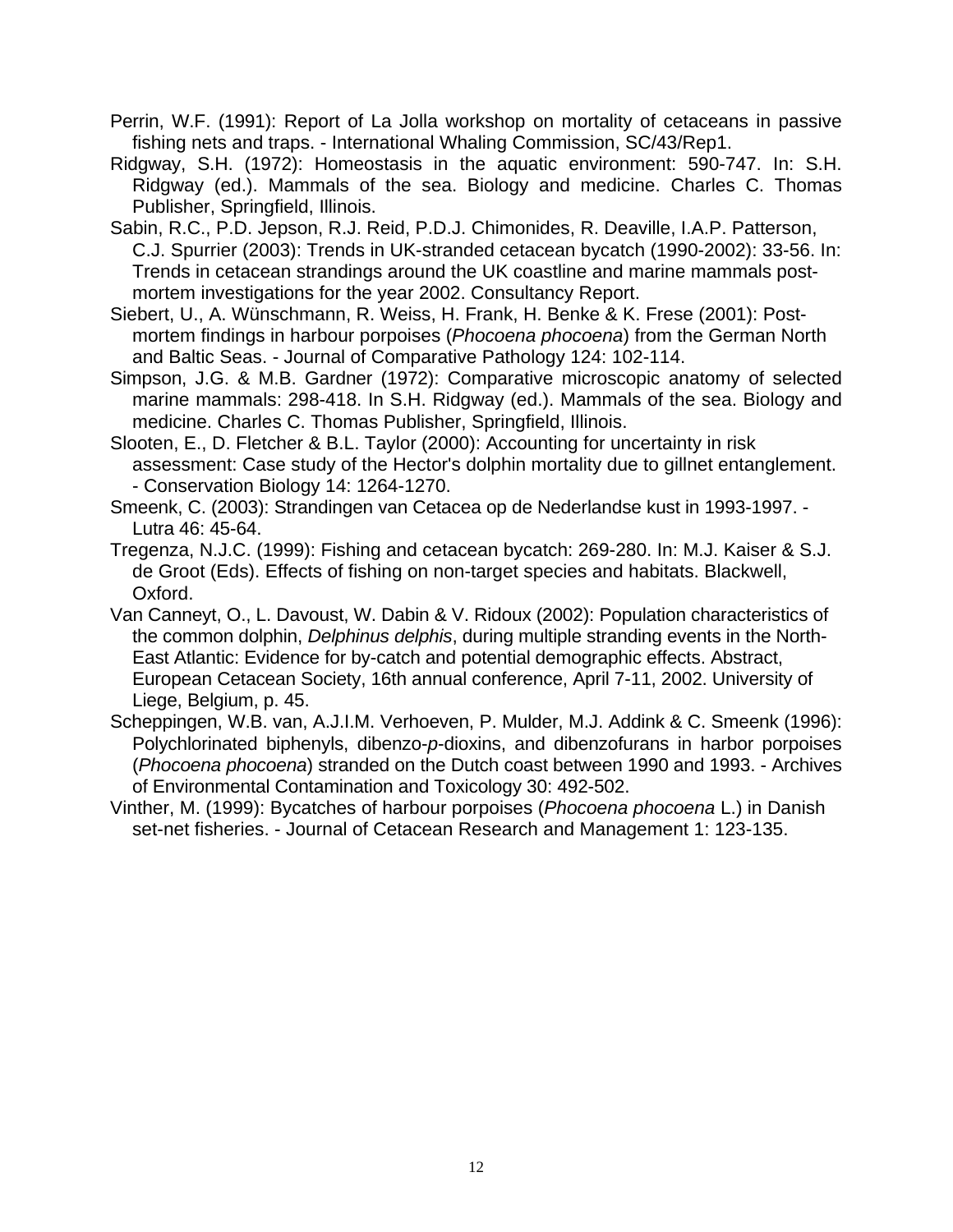#### **Table 1a and b: Criteria for by-catch in stranded harbour porpoises as applied in anatomo-pathology (AP) and histo-pathology of the lungs (HP).**

|                                       | Criteria for evaluation as by-catch used in anatomo-pathology <sup>1,2</sup>                                                                                                                                                                                                                                                                                                                                                                                                                                                                                                                                  |
|---------------------------------------|---------------------------------------------------------------------------------------------------------------------------------------------------------------------------------------------------------------------------------------------------------------------------------------------------------------------------------------------------------------------------------------------------------------------------------------------------------------------------------------------------------------------------------------------------------------------------------------------------------------|
| Health state:                         |                                                                                                                                                                                                                                                                                                                                                                                                                                                                                                                                                                                                               |
| Exclusion of other causes of death    | Absence of major disease or isolation of important primary<br>pathogens, low parasitic load                                                                                                                                                                                                                                                                                                                                                                                                                                                                                                                   |
| Good nutritive condition              |                                                                                                                                                                                                                                                                                                                                                                                                                                                                                                                                                                                                               |
| Evidence of recent feeding            | Postprandial filling of chyle vessels, first stomach<br>compartment filled with undigested or only partially digested<br>fish                                                                                                                                                                                                                                                                                                                                                                                                                                                                                 |
| Contact with fishing gear:            |                                                                                                                                                                                                                                                                                                                                                                                                                                                                                                                                                                                                               |
| Sharp trauma                          | "Net-marks" (several parallel cuts), linear skin lesions (cuts<br>or scratches), circumscribing skin abrasions on beak, fin or<br>tail fluke                                                                                                                                                                                                                                                                                                                                                                                                                                                                  |
| <b>Blunt trauma</b>                   | Skull, lower jaws, vertebral or rib fractures; shearing skin and<br>blubber lesions; "zipper" lesions, subcutaneous<br>haemorrhages (especially on dorsal and lateral occipital<br>region, lateral to lower jaws, dorsal of scapular rim, lateral to<br>processi dorsales of the thoracic vertrebrae and next to the<br>ventral joints of the ribs); intramuscular haemorrhages<br>(especially in the long dorsal muscles, the ventral neck<br>muscles, the palatum durum and the pharyngeal ring<br>muscle); interstitial haemorrhages (especially around<br>thyroids); shearing lesions of skin and blubber |
| Hypoxia:                              |                                                                                                                                                                                                                                                                                                                                                                                                                                                                                                                                                                                                               |
| Lung oedema                           | Oedematous lungs, fine persistent froth in the main bronchi<br>and trachea                                                                                                                                                                                                                                                                                                                                                                                                                                                                                                                                    |
| Lung emphysema                        | Bullous or generalized lung emphysema, incomplete<br>collapse of the lungs                                                                                                                                                                                                                                                                                                                                                                                                                                                                                                                                    |
| Blood vessel leackage                 | Pleural petechiae (Paltauf's subpleural lung haemorrhages),<br>epicardial petechiae                                                                                                                                                                                                                                                                                                                                                                                                                                                                                                                           |
| Damage during release from net:       |                                                                                                                                                                                                                                                                                                                                                                                                                                                                                                                                                                                                               |
| Amputated fin, fluke or tail          |                                                                                                                                                                                                                                                                                                                                                                                                                                                                                                                                                                                                               |
| Penetration incision into body cavity |                                                                                                                                                                                                                                                                                                                                                                                                                                                                                                                                                                                                               |
| Rope around tail stock                |                                                                                                                                                                                                                                                                                                                                                                                                                                                                                                                                                                                                               |
| Gaff mark                             |                                                                                                                                                                                                                                                                                                                                                                                                                                                                                                                                                                                                               |

#### **Table 1a: Anatomo-pathology (AP).**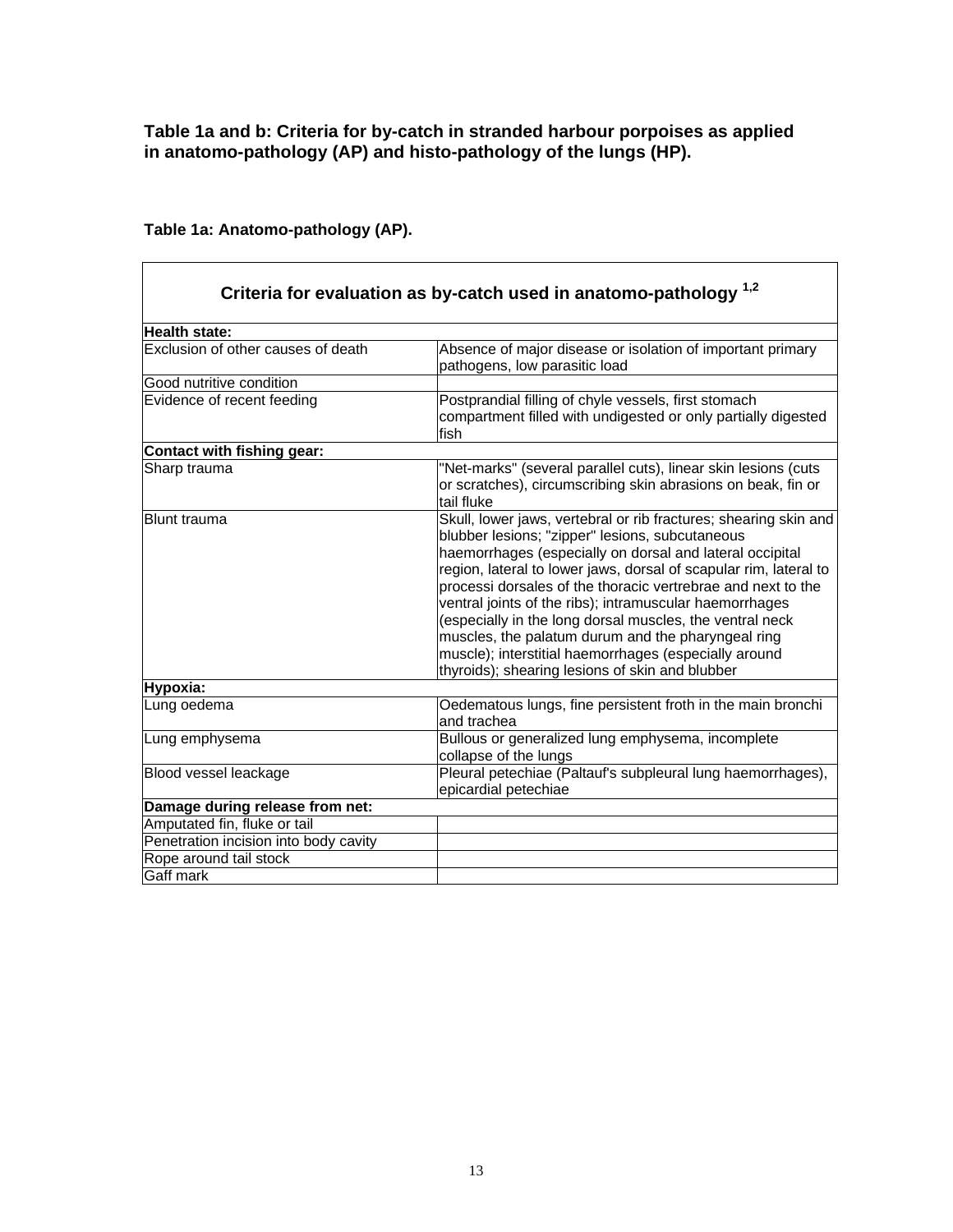**Table 1b: Histo-pathology of the lungs (HP).** 

 $\overline{1}$ 

|                                                               | Criteria for evaluation as by-catch used in histo-pathology of the lungs <sup>3</sup> |  |  |  |
|---------------------------------------------------------------|---------------------------------------------------------------------------------------|--|--|--|
| Rupture of the alveolar septae:                               | 1= only single/occasional ruptures are seen                                           |  |  |  |
|                                                               | 2= ruptures are present                                                               |  |  |  |
|                                                               | 3= several and severe septal ruptures are found                                       |  |  |  |
| <b>Coiling of septal ends:</b>                                | 1= few coils present                                                                  |  |  |  |
|                                                               | 2= some coiling present (usually in area of bronchioli)                               |  |  |  |
|                                                               | 3= severe coiling present                                                             |  |  |  |
| Thinning of septae:                                           | 1= few thinnings (mainly in area of bronchioli)                                       |  |  |  |
|                                                               | 2= thinned septae in all areas clearly visible                                        |  |  |  |
|                                                               | 3= severe thinning in all areas                                                       |  |  |  |
| <b>Directionality of septae:</b>                              | 1= few septal ends point into same direction                                          |  |  |  |
|                                                               | 2= focally clear directionality of septae                                             |  |  |  |
|                                                               | 3= severe and wide-spread directionality of septae                                    |  |  |  |
| <b>Alveolar cavities:</b>                                     | 1= few alveolar cavities created by septal ruptures                                   |  |  |  |
|                                                               | 2= alveolar cavities present, especially in area of bronchioli                        |  |  |  |
|                                                               | 3= generalized presence of alveolar cavities                                          |  |  |  |
| Alveolar and bronchial oedema:                                | 1= occasional fluid in bronchioli and alveoli                                         |  |  |  |
|                                                               | $2 = 2/3$ of the sample is filled with fluid                                          |  |  |  |
|                                                               | 3= the oedema affects all visible parts of the lung                                   |  |  |  |
| <b>Widening of bronchial septae</b><br>(interstitial oedema): | 1= few widenings seen, mainly in area of blood vessels                                |  |  |  |
|                                                               | 2= focally distributed areas of widening                                              |  |  |  |
|                                                               | 3= generalized presence of widened septae                                             |  |  |  |
| Haemorrhages:                                                 | 1= few or isolated presence of erythrocytes                                           |  |  |  |
|                                                               | 2= diffuse presence of erythrocytes                                                   |  |  |  |
|                                                               | 3= generalized significant presence of erythrocytes                                   |  |  |  |
| <b>Subpleural ballooning:</b>                                 | 1= mild widening of the subpleural interstitium                                       |  |  |  |
|                                                               | 2= clear focal subpleural ballooning                                                  |  |  |  |
|                                                               | 3= pleura separated from subpleural interstitium                                      |  |  |  |
| Loss of bronchial epithelium:                                 | 1= mild loss of bronchial epithelium                                                  |  |  |  |
|                                                               | 2= few bronchioli have lost their epithelium                                          |  |  |  |
|                                                               | 3= generalized epithelial loss in bronchioli                                          |  |  |  |
| <b>Dilation of myosphincters:</b>                             | 1= few dilated myosphincters                                                          |  |  |  |
|                                                               | 2= focal presence of dilated myosphincters                                            |  |  |  |
|                                                               | 3= generalized presence of dilated myosphincters                                      |  |  |  |
| <b>Presence of cell detritus:</b>                             | $1 = 1/3$ of the bronchial lumina is filled                                           |  |  |  |
|                                                               | $2 = 2/3$ of the bronchial lumina is filled                                           |  |  |  |
|                                                               | 3= cell detritus fill (almost) all bronchial lumina                                   |  |  |  |
| <b>Autolysis:</b>                                             | 1= mild decomposition                                                                 |  |  |  |
|                                                               | 2= advanced decomposition                                                             |  |  |  |
|                                                               | 3= severe decomposition                                                               |  |  |  |

<sup>1</sup> García Hartmann et al., 1996<br><sup>2</sup> Kuiken, 1996<br><sup>3</sup> Knieriem & García Hartmann, 2001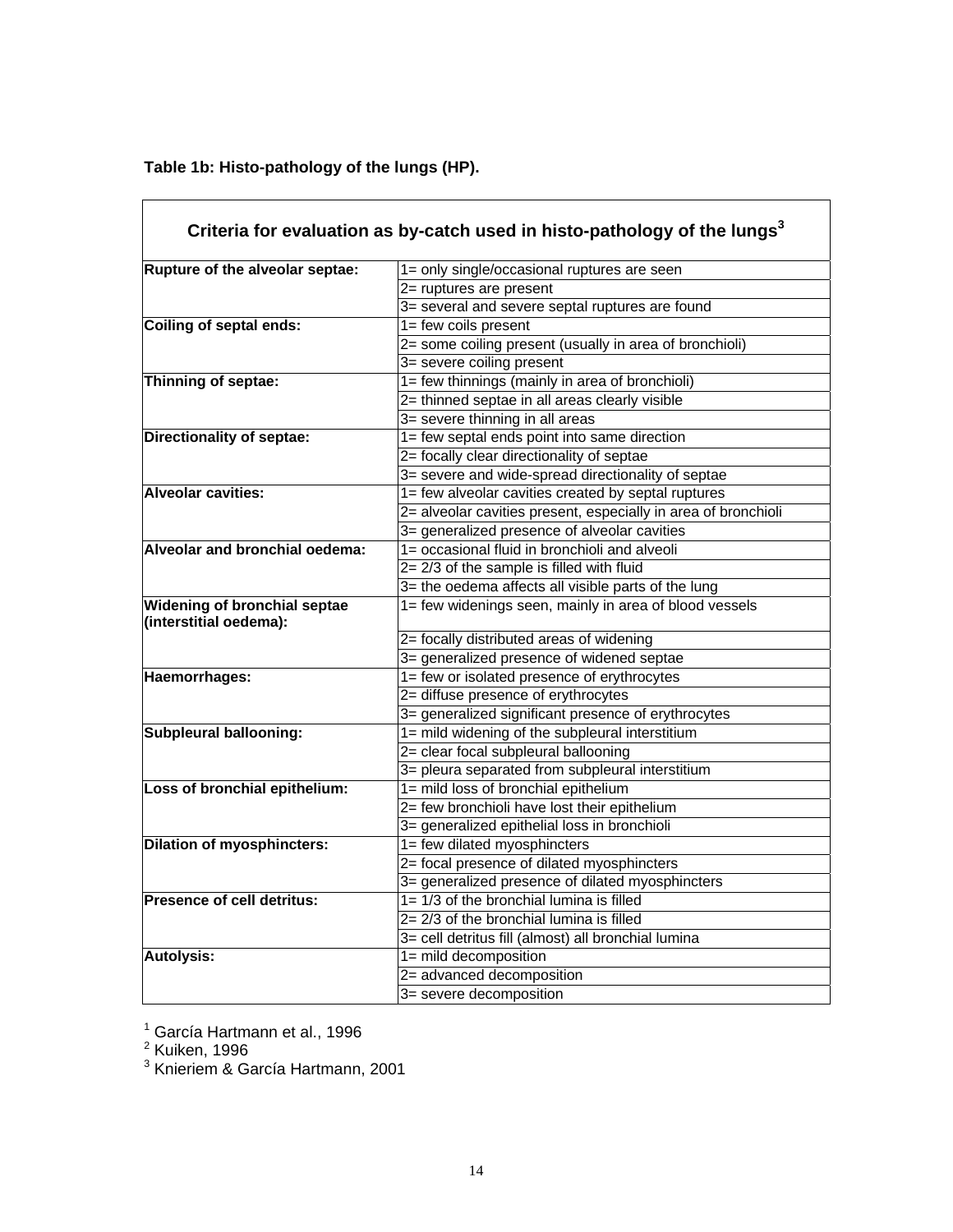| Table 2: Categories in the diagnosis of by-catch: AP and HP. |  |
|--------------------------------------------------------------|--|
|                                                              |  |

| Categories used for the diagnosis of by-catch in AP and HP |                                                                                                                                                                                                                                                                                       |  |  |  |  |  |  |
|------------------------------------------------------------|---------------------------------------------------------------------------------------------------------------------------------------------------------------------------------------------------------------------------------------------------------------------------------------|--|--|--|--|--|--|
|                                                            | NO BY-CATCH Lack of presence of the selected criteria ("evidence") or convincing exclusion of by-<br>catch by other diagnosis is present, or:<br>evidence suggests that it is highly unlikely that this porpoise is a by-catch                                                        |  |  |  |  |  |  |
| <b>EQUIVOCAL</b>                                           | Some evidence for being a by-catch is present, but not enough or:<br>other findings relativate or seemingly exclude the diagnosis of by-catch                                                                                                                                         |  |  |  |  |  |  |
| <b>BY-CATCH</b>                                            | Good evidence is present for being a by-catch, though some confounding findings<br>make the diagnosis not 100% certain, or:<br>convincing evidence is present for being a by-catch                                                                                                    |  |  |  |  |  |  |
| Not classifiable                                           | Some animals could not be classified and therefore are included in this fourth<br>category.<br>In AP, this category includes the animals of which the records were incomplete;<br>in HP, it includes the animals in which the tissues were too decomposed for a proper<br>evaluation. |  |  |  |  |  |  |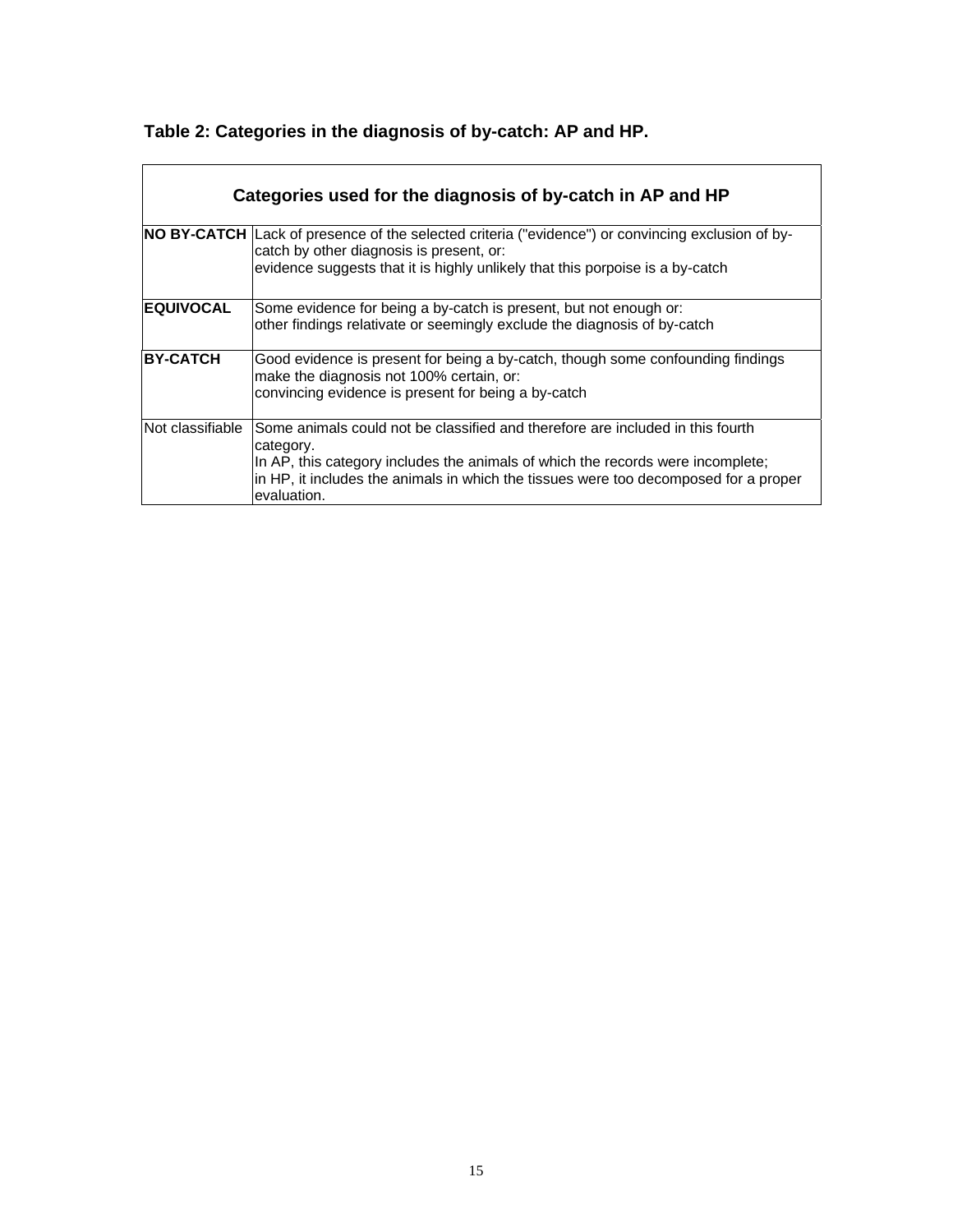### **Table 3: Final distribution of diagnosis by method.**

|                      | Anatomo-<br>pathology | Histo-<br>pathology | <b>Final diagnosis</b> |
|----------------------|-----------------------|---------------------|------------------------|
| no by-catch          | 32                    | 20                  | 36                     |
| equivocal            | 25                    | 37                  | 10                     |
| by-catch             | 61                    | 57                  | 76                     |
| not classifiable     | 12                    | 16                  | 4 (excluded)           |
| absolute discrepancy |                       |                     | 4 (excluded)           |
| total of porpoises   | 130                   | 130                 | 122 (130 minus 8)      |

#### **Table 4: Key of combination of diagnosis by anatomo-pathology (AP) and histo-pathology (HP).**

| Anatomo-<br>pathology | Histo-<br>pathology | <b>Final diagnosis</b> |  |
|-----------------------|---------------------|------------------------|--|
| by-catch              | equivocal           | by-catch               |  |
| equivocal             | by-catch            | by-catch               |  |
| no by-catch           | equivocal           | no by-catch            |  |
| equivocal             | no by-catch         | no by-catch            |  |
| any diagnosis         | not classifiable    | any diagnosis          |  |
| not classifiable      | any diagnosis       | any diagnosis          |  |
| by-catch              | no by-catch         | absolute discrepancy   |  |
| no by-catch           | by-catch            | absolute discrepancy   |  |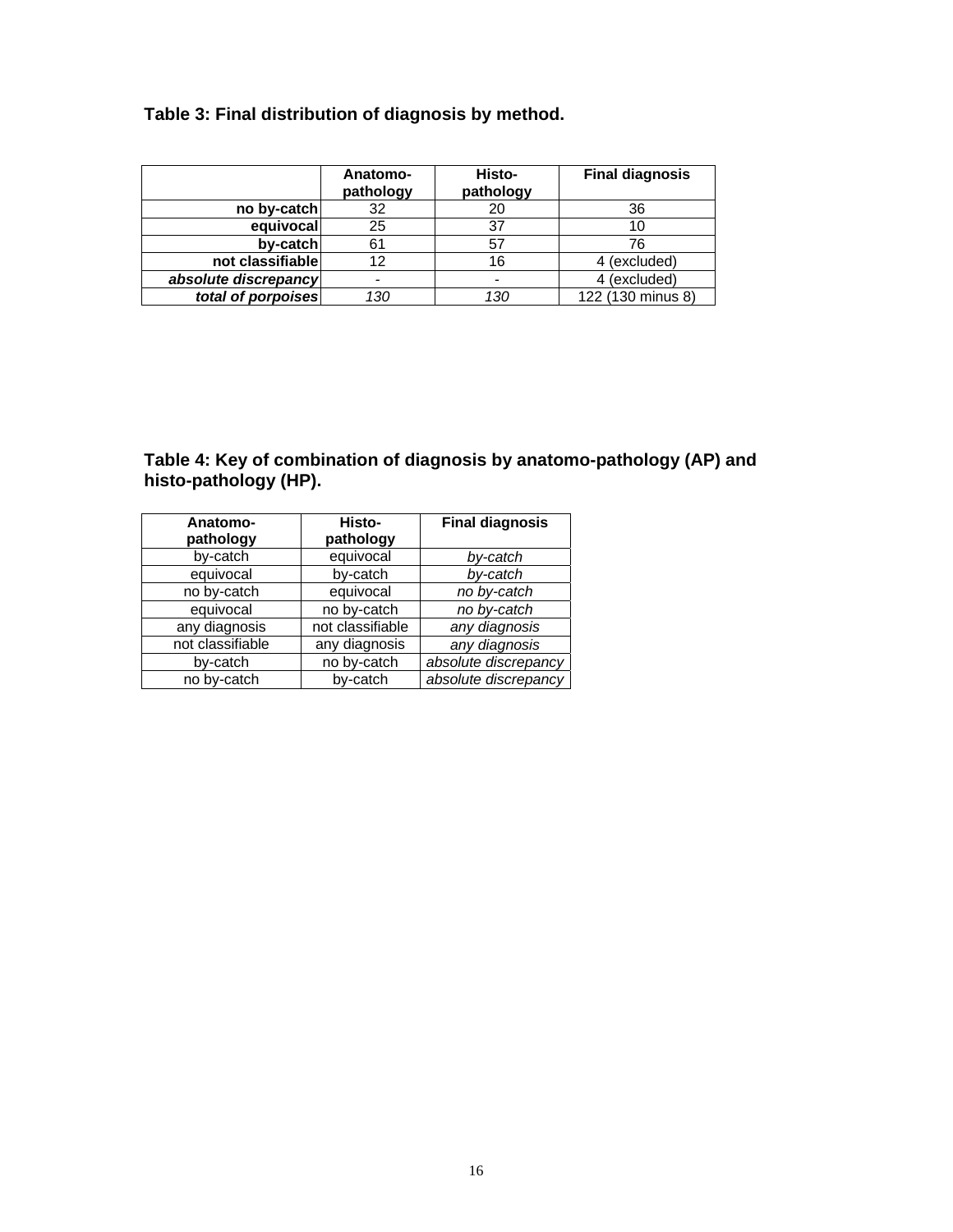| in:                                                                                                                                                                                                                                                                                                                   | total        | no by-<br>catch | equivocal                                            | by-catch | non classifiable &<br>absolute<br>discrepancy |  |  |
|-----------------------------------------------------------------------------------------------------------------------------------------------------------------------------------------------------------------------------------------------------------------------------------------------------------------------|--------------|-----------------|------------------------------------------------------|----------|-----------------------------------------------|--|--|
| A. Number of porpoises                                                                                                                                                                                                                                                                                                |              |                 |                                                      |          |                                               |  |  |
| <b>Final diagnosis</b>                                                                                                                                                                                                                                                                                                | 130          | 36              | 10                                                   | 76       | 8                                             |  |  |
|                                                                                                                                                                                                                                                                                                                       |              |                 |                                                      |          |                                               |  |  |
| <b>Net-marks (parallel cuts)</b>                                                                                                                                                                                                                                                                                      | 13           |                 | 1                                                    | 10       | $\overline{2}$                                |  |  |
| Cuts (skin, open)                                                                                                                                                                                                                                                                                                     | 51           | 10              | $\overline{2}$                                       | 37       | $\overline{2}$                                |  |  |
| <b>Zippers or linear lesions</b>                                                                                                                                                                                                                                                                                      | 6            |                 |                                                      | 5        | 1                                             |  |  |
| S.c. haemorrhages                                                                                                                                                                                                                                                                                                     | 75           | 13              | 3                                                    | 56       | 3                                             |  |  |
| I.m. haemorrhages                                                                                                                                                                                                                                                                                                     | 23           | 1               |                                                      | 21       | $\mathbf{1}$                                  |  |  |
| <b>Subpleural hemorhages</b>                                                                                                                                                                                                                                                                                          | 19           | $\overline{2}$  |                                                      | 16       | 1                                             |  |  |
| Parathyroidal                                                                                                                                                                                                                                                                                                         | 33           | 5               | $\overline{2}$                                       | 23       | 3                                             |  |  |
| haemorrhages                                                                                                                                                                                                                                                                                                          |              |                 |                                                      |          |                                               |  |  |
| Fractures (skull, ribs,                                                                                                                                                                                                                                                                                               | 17           | 1               | 2                                                    | 13       | 1                                             |  |  |
| vertebrae)                                                                                                                                                                                                                                                                                                            | $\mathbf{2}$ |                 |                                                      | 1        | $\mathbf{1}$                                  |  |  |
| <b>Epicardial petechiae</b>                                                                                                                                                                                                                                                                                           | 90           | 23              | 7                                                    | 57       | 3                                             |  |  |
| Lung oedema                                                                                                                                                                                                                                                                                                           |              |                 | 3                                                    |          | 1                                             |  |  |
| Lung emphysema                                                                                                                                                                                                                                                                                                        | 53           | 14              |                                                      | 35       |                                               |  |  |
| Lung bullae                                                                                                                                                                                                                                                                                                           | 0            |                 |                                                      |          |                                               |  |  |
|                                                                                                                                                                                                                                                                                                                       | 6            | 2               |                                                      | 3<br>18  | 1<br>$\overline{2}$                           |  |  |
|                                                                                                                                                                                                                                                                                                                       |              |                 |                                                      |          |                                               |  |  |
|                                                                                                                                                                                                                                                                                                                       | 28           | 6               | $\overline{2}$                                       |          |                                               |  |  |
|                                                                                                                                                                                                                                                                                                                       | 33           | 5               | $\mathcal{P}$                                        | 23       | 3                                             |  |  |
|                                                                                                                                                                                                                                                                                                                       |              |                 | B. Prevalence of lesions in the different categories |          |                                               |  |  |
| (example: of all net-marks found, 77% were found in by-catches)                                                                                                                                                                                                                                                       |              |                 |                                                      |          |                                               |  |  |
|                                                                                                                                                                                                                                                                                                                       |              | 0%              | 8%                                                   | 77%      | 15%                                           |  |  |
|                                                                                                                                                                                                                                                                                                                       |              | 20%             | 4%                                                   | 73%      | 4%                                            |  |  |
| Net-marks (parallel cuts)<br>Cuts (skin, open)<br><b>Zippers or linear lesions</b>                                                                                                                                                                                                                                    |              | 0%              | 0%                                                   | 83%      | 17%                                           |  |  |
| S.c. haemorrhages                                                                                                                                                                                                                                                                                                     |              | 17%             | 4%                                                   | 75%      | 4%                                            |  |  |
|                                                                                                                                                                                                                                                                                                                       |              | 4%              | 0%                                                   | 91%      | 4%                                            |  |  |
|                                                                                                                                                                                                                                                                                                                       |              | 11%             | $0\%$                                                | 84%      | 5%                                            |  |  |
|                                                                                                                                                                                                                                                                                                                       |              | 15%             | 6%                                                   | 70%      | 9%                                            |  |  |
|                                                                                                                                                                                                                                                                                                                       |              |                 |                                                      |          |                                               |  |  |
|                                                                                                                                                                                                                                                                                                                       |              | 6%              | 12%                                                  | 76%      | 6%                                            |  |  |
|                                                                                                                                                                                                                                                                                                                       |              | 0%              | 0%                                                   | 50%      | 50%                                           |  |  |
|                                                                                                                                                                                                                                                                                                                       |              | 26%             | 8%                                                   | 63%      | 3%                                            |  |  |
|                                                                                                                                                                                                                                                                                                                       |              | 26%             | 6%                                                   | 66%      | 2%                                            |  |  |
|                                                                                                                                                                                                                                                                                                                       |              | 0%              | $0\%$                                                | 0%       | 0%                                            |  |  |
| <b>Subpleural haemorrhages</b><br>Fractures (skull, ribs, vertebrae)                                                                                                                                                                                                                                                  |              | 33%             | $0\%$                                                | 50%      | 17%                                           |  |  |
|                                                                                                                                                                                                                                                                                                                       |              | 21%             | 7%                                                   | 64%      | 7%                                            |  |  |
| Chyle in mesenterium<br>Low parasitic infestation<br>level<br>Absence of major disease<br>I.m. haemorrhages<br>Parathyroidal<br>haemorrhages<br><b>Epicardial petechiae</b><br>Lung oedema<br>Lung emphysema<br>Lung bullae<br>Chyle in mesenterium<br>Low parasitic infestation<br>level<br>Absence of major disease |              | 15%             | 6%                                                   | 70%      | 9%                                            |  |  |

# **Table 5: Prevalence of by-catch lesions found by anatomo-pathology (AP).**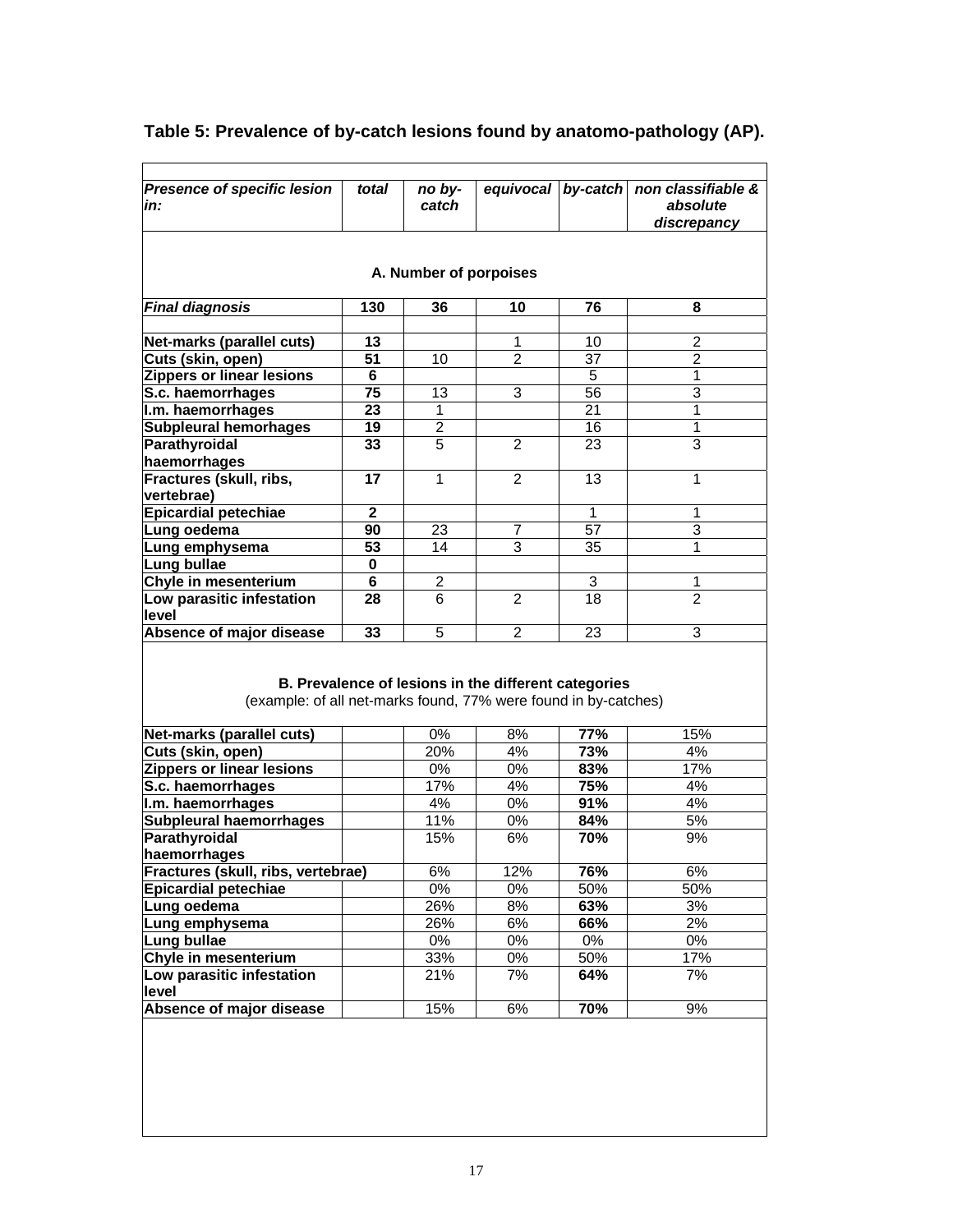| <b>Presence of specific lesion</b><br>in:                                                                     | total | no by-<br>catch | equivocal by-catch |       | non classifiable &<br>absolute<br>discrepancy |  |  |
|---------------------------------------------------------------------------------------------------------------|-------|-----------------|--------------------|-------|-----------------------------------------------|--|--|
| C. Prevalence of lesions among the animals of one category<br>(example: of all by-catches, 13% had net-marks) |       |                 |                    |       |                                               |  |  |
| Net-marks (parallel cuts)                                                                                     |       | $0\%$           | 10%                | 13%   | 25%                                           |  |  |
| Cuts (skin, open)                                                                                             |       | 28%             | 20%                | 49%   | 25%                                           |  |  |
| <b>Zippers or linear lesions</b>                                                                              |       | $0\%$           | $0\%$              | 7%    | 13%                                           |  |  |
| S.c. haemorrhages                                                                                             |       | 36%             | 30%                | 74%   | 38%                                           |  |  |
| I.m. haemorrhages                                                                                             |       | 3%              | $0\%$              | 28%   | 13%                                           |  |  |
| Subpleural ha<br>haemorrhages                                                                                 |       | 6%              | $0\%$              | 21%   | 13%                                           |  |  |
| Parathyroidal<br>haemorrhages                                                                                 |       | 14%             | 20%                | 30%   | 38%                                           |  |  |
| Fractures (skull, ribs, vertebrae)                                                                            |       | 3%              | 20%                | 17%   | 13%                                           |  |  |
| <b>Epicardial petechiae</b>                                                                                   |       | $0\%$           | $0\%$              | 1%    | 13%                                           |  |  |
| Lung oedema                                                                                                   |       | 64%             | 70%                | 75%   | 38%                                           |  |  |
| Lung emphysema                                                                                                |       | 39%             | 30%                | 46%   | 13%                                           |  |  |
| Lung bullae                                                                                                   |       | $0\%$           | $0\%$              | $0\%$ | 0%                                            |  |  |
| Chyle in mesenterium                                                                                          |       | 6%              | 0%                 | 4%    | 13%                                           |  |  |
| Low parasitic infestation                                                                                     |       | 17%             | 20%                | 24%   | 25%                                           |  |  |
| level                                                                                                         |       |                 |                    |       |                                               |  |  |
| Absence of major disease                                                                                      |       | 14%             | 20%                | 30%   | 38%                                           |  |  |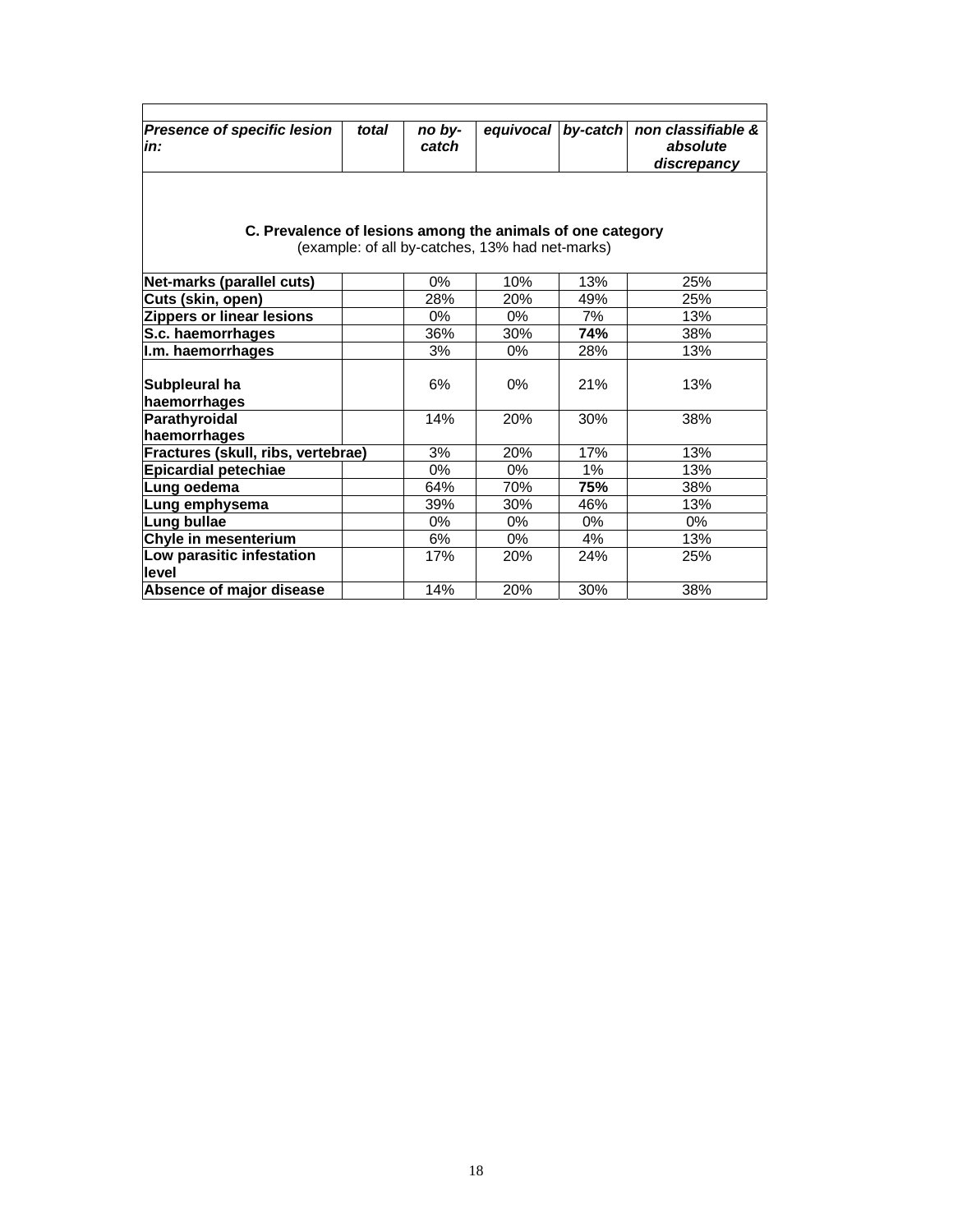**Figure 1: Diagnosis by method.** 

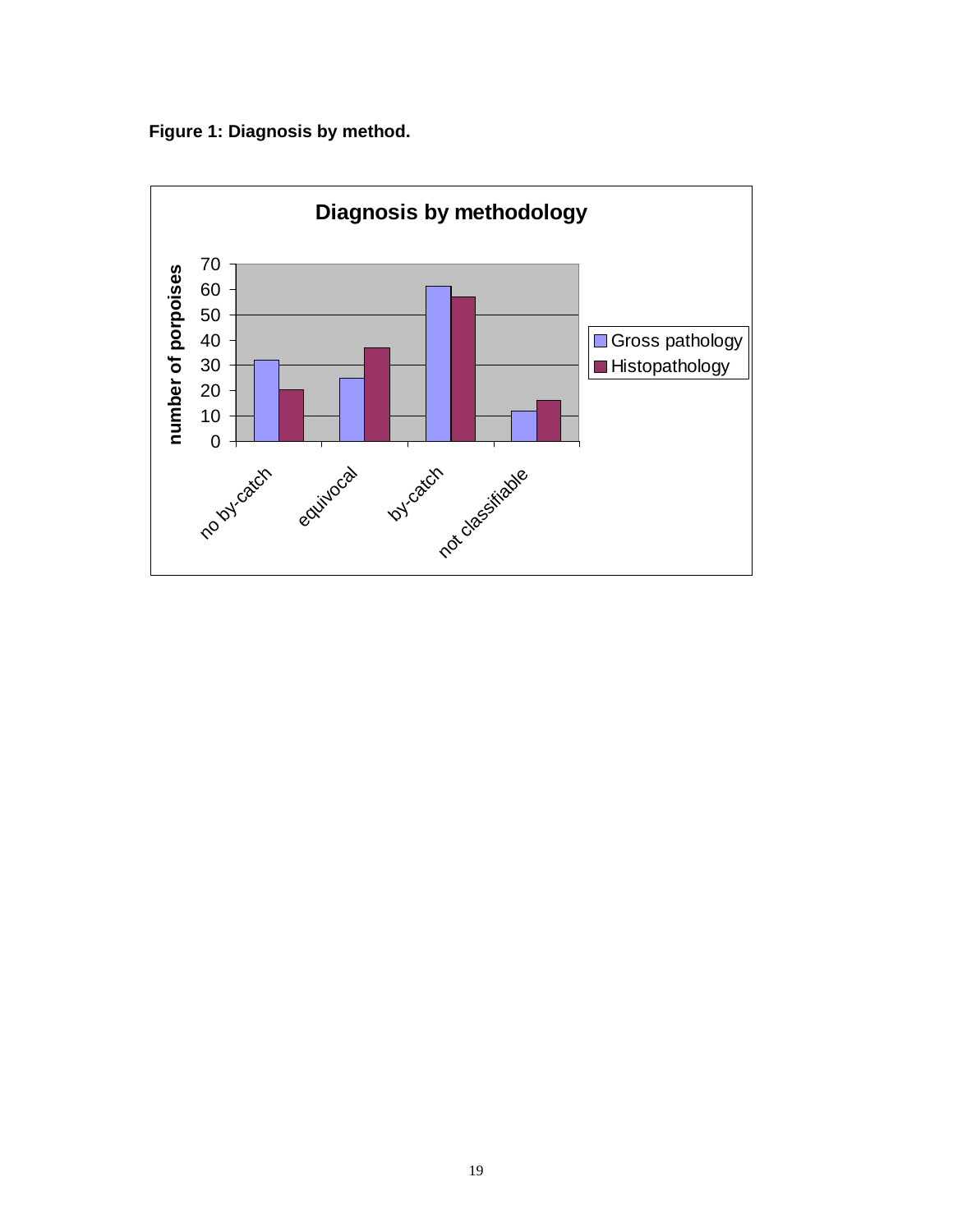

**Figure 2: Proportional distribution of anatomo-pathological diagnoses (AP).**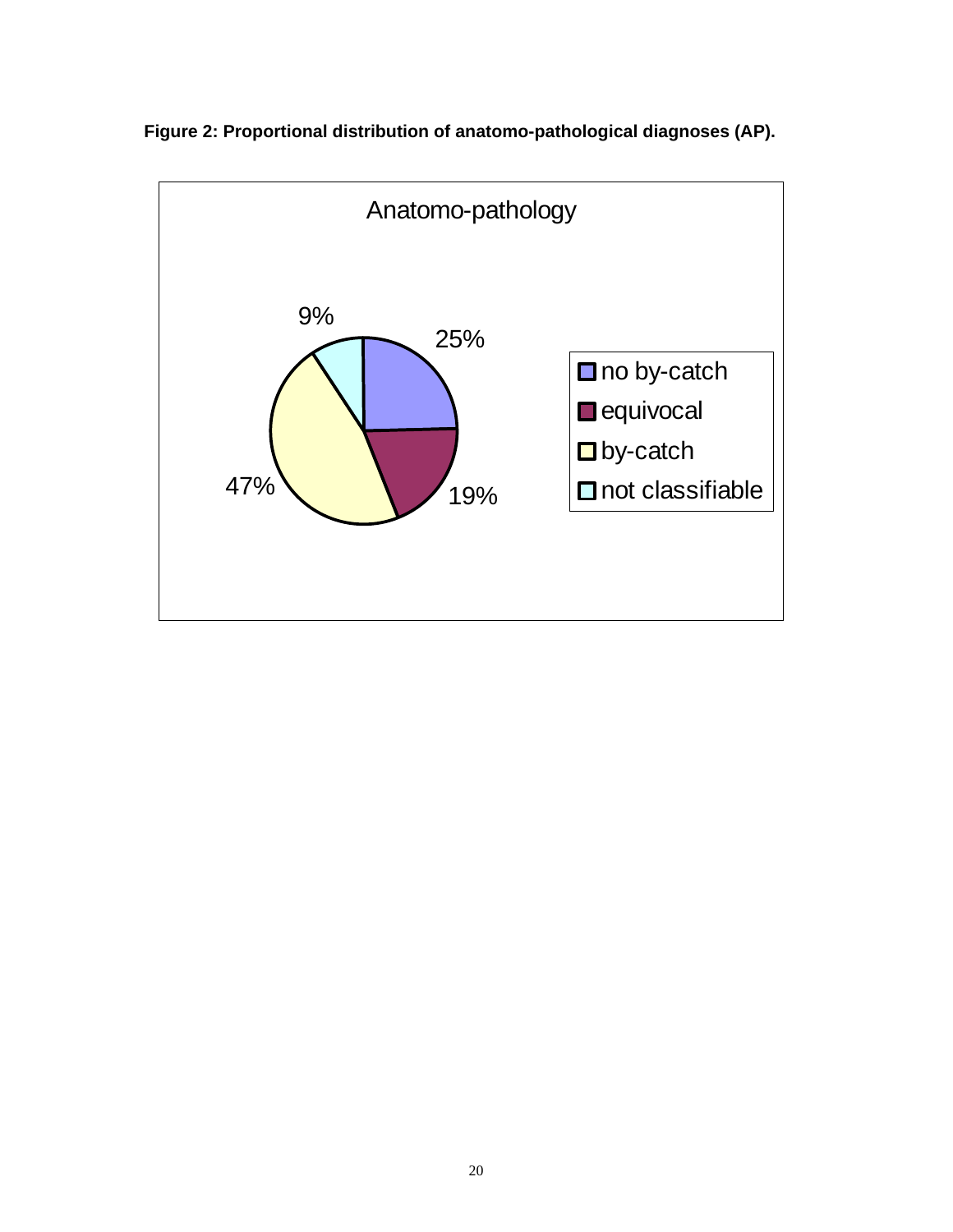

**Figure 3: Proportional distribution of histopathological diagnoses (HP).**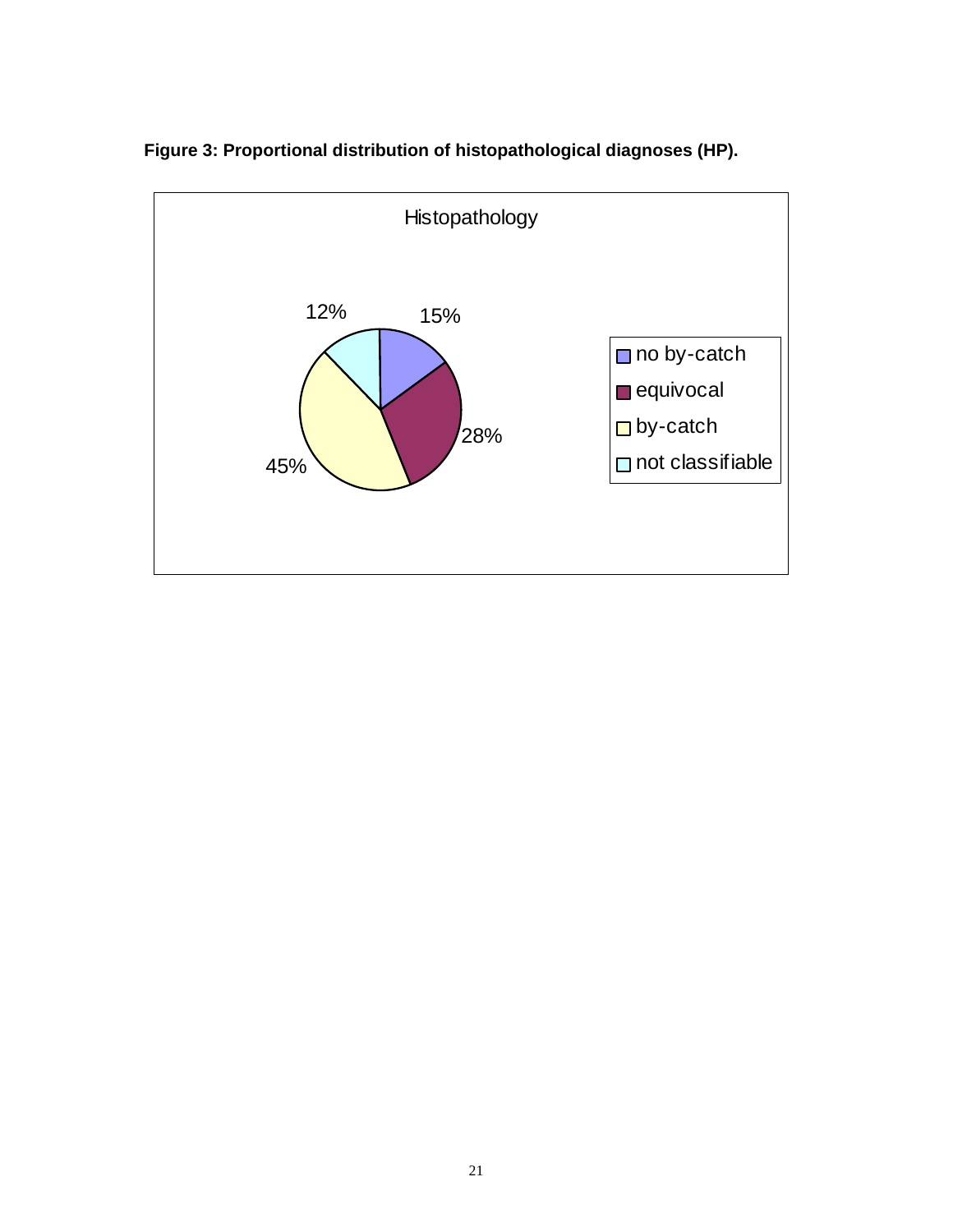

**Figure 4: Proportional distribution of the combined diagnoses.**